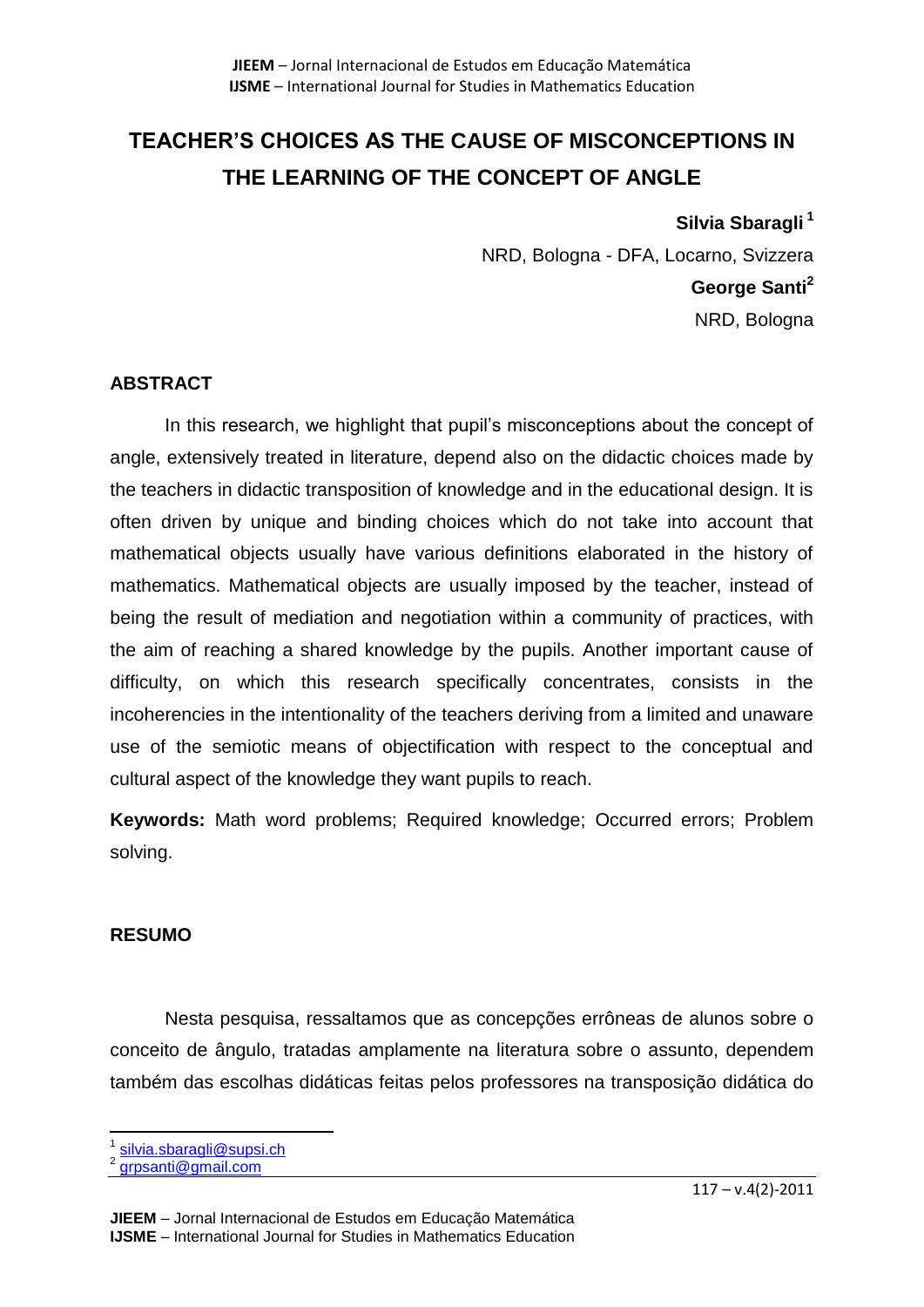Teacher's choices as the cause of misconceptions in the learning of the concept of angle

conceito e da engenharia didática. Elas são, muitas vezes, geradas por escolhas únicas e obrigatórias que não levam em consideração que objetos da matemática têm, geralmente, várias definições elaboradas na história da matemática. Objetos matemáticos são, usualmente, impostos pelo professor, ao invés de serem o resultado de mediações e negociações dentro de uma comunidade de práticas, com o objetivo de alcançar um conhecimento compartilhado pelos alunos. Outra importante causa de dificuldades na qual esta pesquisa se concentra especificamente, consiste nas incoerências na intencionalidade dos professores, resultantes de uma utilização limitada e inconsciente de meios semióticos de objetivação relacionados aos aspectos conceitual e cultural do conhecimento que eles desejam que os alunos alcancem.

**Palavras-chave:** Problemas matemáticos; Conhecimentos necessários; Erros ocorridos; Resolução de problemas.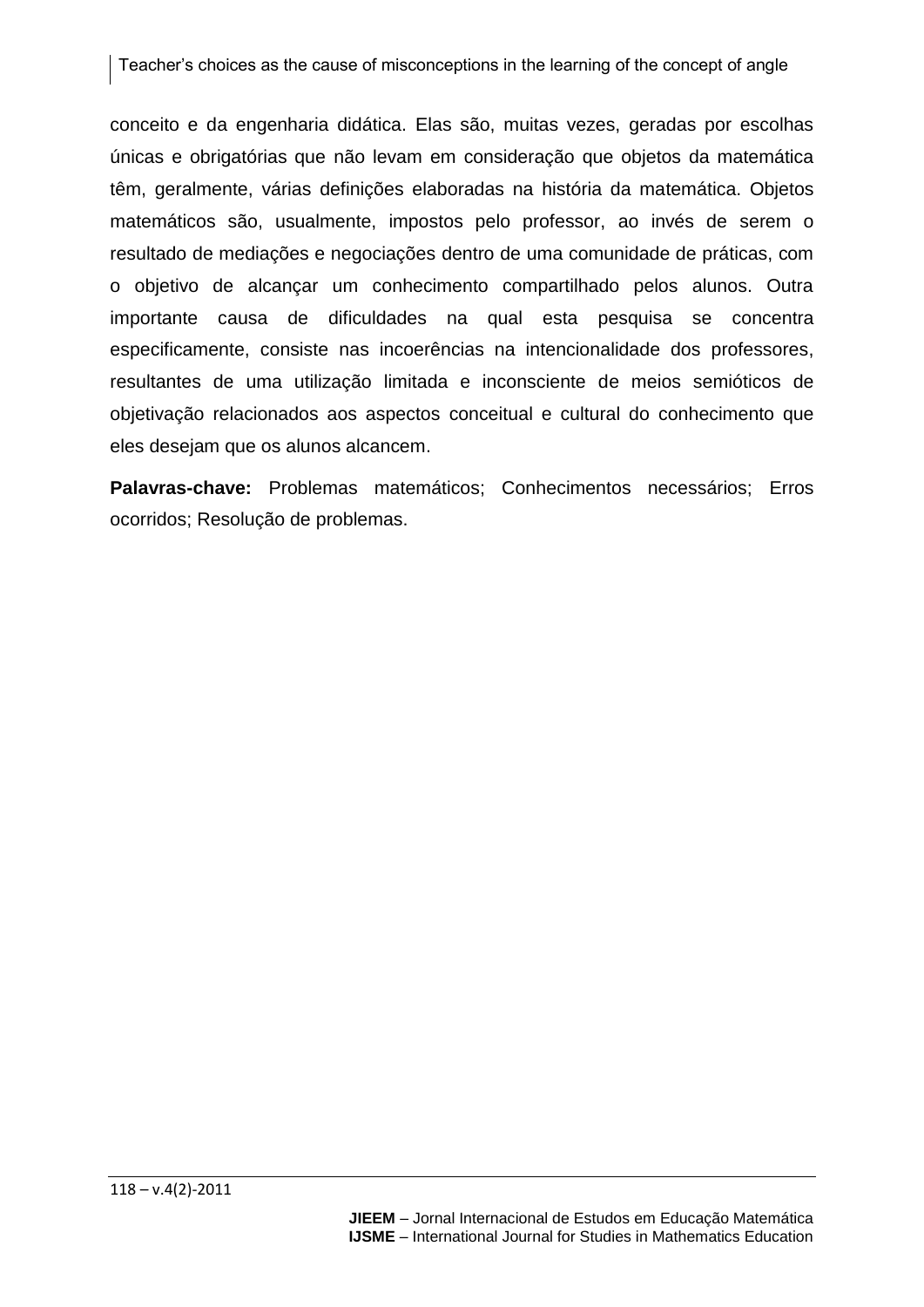# **1. INTRODUCTION**

There is a term that has been much used for decades in Mathematics Education research: such term is "misconception". This word is interpreted in different ways by several authors, but, in most cases, it has negative connotations, as a synonym of 'error', 'erroneous judgment', or 'wrong idea'; also 'ambiguous' or 'misunderstanding'. For this reason misconceptions are often cited in didactics when reference is made to errors.

Many authors agree on the fact that the first uses of this term, in the sense of 'error' or 'misunderstanding', came about in the domain of Physics or Economics. Reference is usually made to works of Di Sessa (1983), of Kahneman & Tversky (starting from 1982) with regard to decisional processes, and of Voss et al. (1989).

One of the first documented appearances of the term 'misconception' in mathematics happened in the USA in 1981, by Wagner (1981), in a work which dealt with the learning of equations and functions. Also in 1981, there was a famous text of Kieran on the solution of equations. Subsequently, several works appear in 1985 where the term 'misconception' is explicitly used: Schoenfeld (1985), Shaughnessy (1985) and Silver (1985), who use it mostly with regard to problem solving, together with the term 'convictions'.

Silver (1985, pp. 255-256) explicitly says that there is a strong connection between misconceptions and mistaken convictions.

Schoenfeld (1985, p. 368) highlights how students can develop in the correct way incorrect conceptions, especially as regards procedures.

As one can well see, in the first half of the 1980s scholars in Mathematics Education work intensively on this theme.

Therefore, several authors took under examination, in a critical manner, the substantive misconception, for example in the sphere of the French School. In a private letter which the author has kindly authorised us to make public, Colette Laborde affirms:

> *The term misconception which had its origin in the United States may not be the most appropriate if one refers to the "incorrect" knowledge*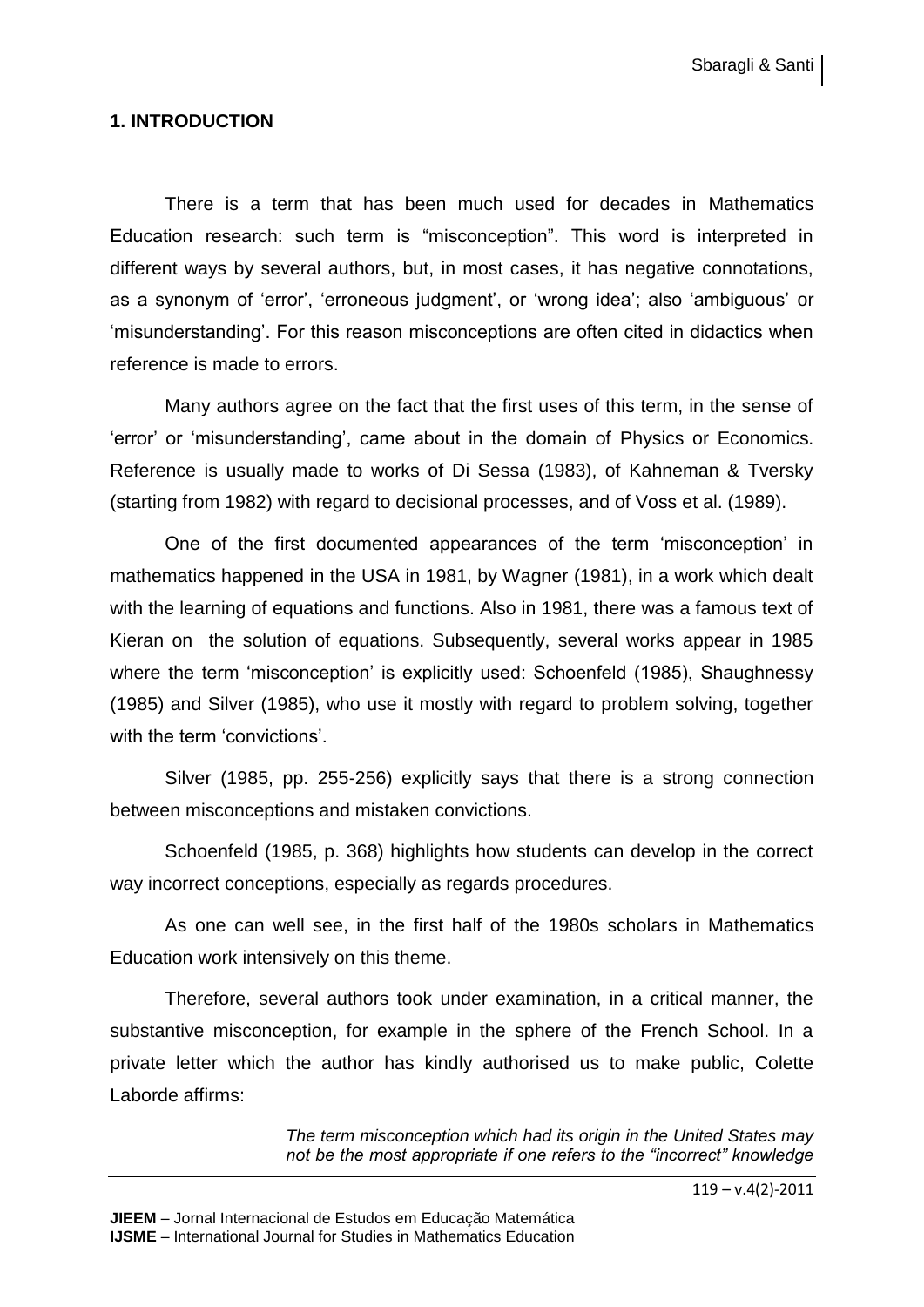*of the students. The notion of "correctness" is not absolute and it refers to a given piece of knowledge; the reference knowledge can also evolve. The criteria to identify mathematical rigour have changed considerably over time. Each conception has its domain of validity and functions for that precise domain. If this does not happen, the conception does not survive. Each conception is partly correct and*  partly incorrect. Therefore, it would seem appropriate to speak of *conceptions with respect to a domain of validity and to try to establish to which domain these belong. (quoted in D'Amore & Sbaragli, 2005, p. 12).*

Keeping in mind both the researchers' various positions and the rather different occurrences of this term, we maintain that the attention to misconceptions has been very productive. A consequence is that it has forced scholars to no longer identify the errors with something absolutely negative, to be avoided at all costs, but also with human products owing to evolving situations. The number of researchers focusing on the topic increases over the years. They have outlined a shared meaning of 'misconceptions' as causes of errors or better as *reasonable* causes of errors. Such causes are often easily explainable and sometimes even convincing (D'Amore & Sbaragli, 2005, p. 12).

It is undeniable that these studies have forced examining the interpretation of the classroom activities on the part of the subject. Misconceptions are interpretations created on the basis of convictions developed through learning. Therefore, misconceptions are considered as the fruit of a piece of knowledge, not as a lack of knowledge.

From this point of view, another possible approach, not far from the position of Laborde and in agreement with our perspective, is that of preserving such a term, but analysing it in a more constructive way, supplying it with a more elaborate and less negative interpretation. This interpretation takes into account the current research in Mathematics Education and allows a deeper investigation of the causes for the lack of learning. From this point of view, initially D'Amore (1999, p. 124) and later D'Amore & Sbaragli (2005, p. 19) refer to misconception not only as a completely or certainly negative situation, but also as possible moments of passage. Such transitions are sometimes necessary for the construction of a concept that is in the process of being organised.

 $120 - v.4(2) - 2011$ Within this perspective, misconceptions are distinguished in two large categories: *unavoidable* and *avoidable* (Sbaragli, 2005, p. 56 and following). The first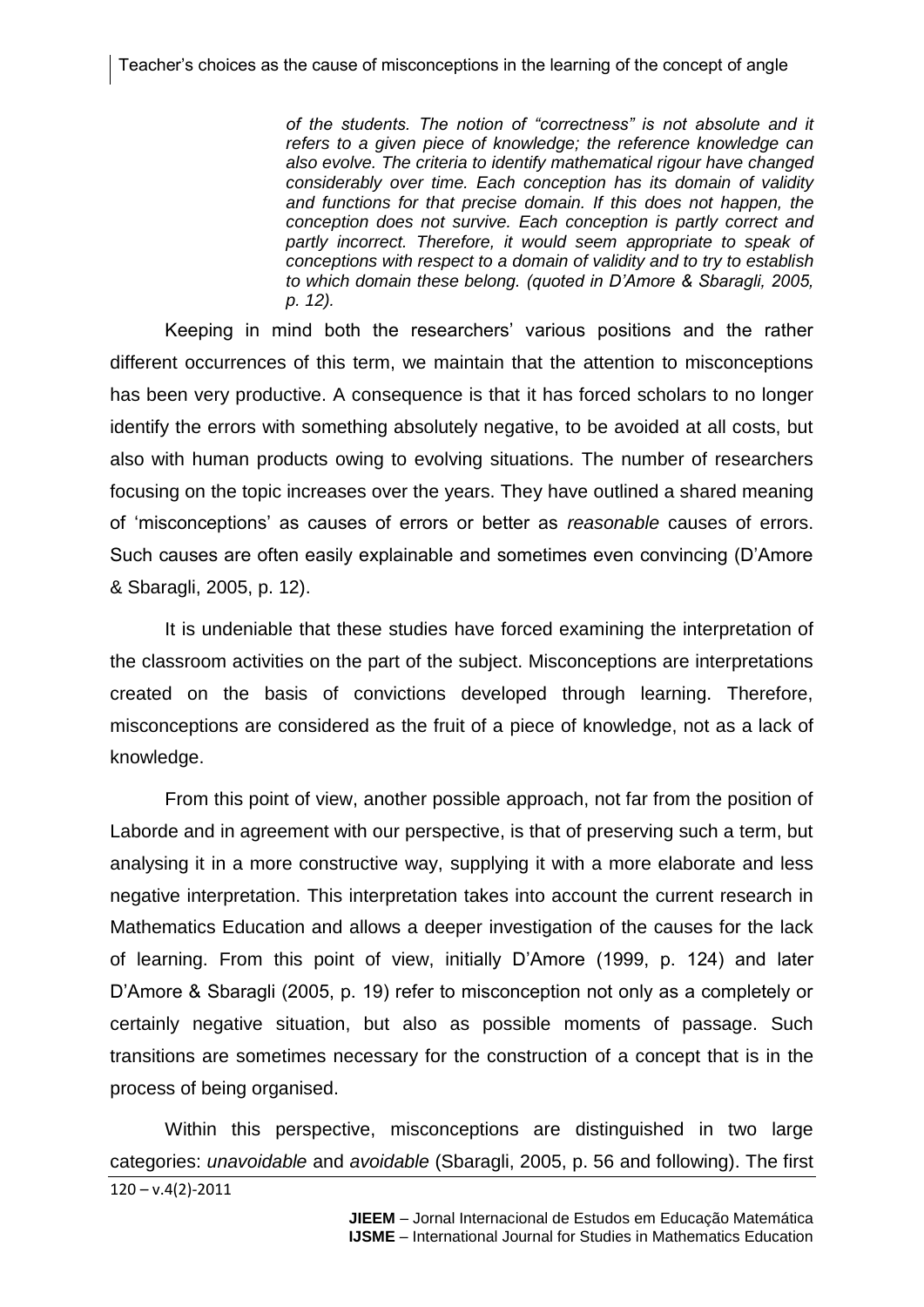category refers to misconceptions that directly depend neither on *didactic transposition* carried out by the teacher, nor on *educational design*. On the contrary, they depend on the necessity to say and to show something in order to explain a concept; often relative to a knowledge that is never exhaustive in what is being proposed, also because of the ontogenetic characteristics tied to the pupil. The second misconceptions *depend precisely on the choices that the teacher makes for carrying out the didactic transposition* and choices concerning the *educational design* which can negatively influence the training of the pupils.

In this paper the attention is focused on *avoidable misconceptions*, analysed in a *cultural-semiotic* framework (Radford, 2005a, 2006). We consider the *intentionality* of the teacher as a possible cause of such misconceptions relative to the notion of angle.

# **2. THEORETICAL OUTLINE**

#### **2.1. Cultural-semiotic frame work**

The *cultural semiotic approach* (Radford, 2005a, 2005b) bestows a central role to semiotics within an anthropological perspective toward thinking, mathematical objects, and learning. Both the arising of mathematical objects and their learning require a *reflexive mediated activity*. In particular, learning is seen as a process of *objectification* that allows the pupil, through the reflexive mediated activity, to become aware of the mathematical object.

Referring to the phenomenology of Edmund Husserl (1913), Radford (2006) consider sobjectification, regarded as a meaning-making process through the mediated reflexive activity, to an *intentional act* which places the subject in relationship to the object of knowledge and provides a particular understanding of such object. When considering scientific knowledge, particularly in mathematics, we have to face the issue of the interpersonal and general nature of mathematical objects. The subjective and situated meaning of intentional acts does not fully encompass the generality that characterises scientific knowledge.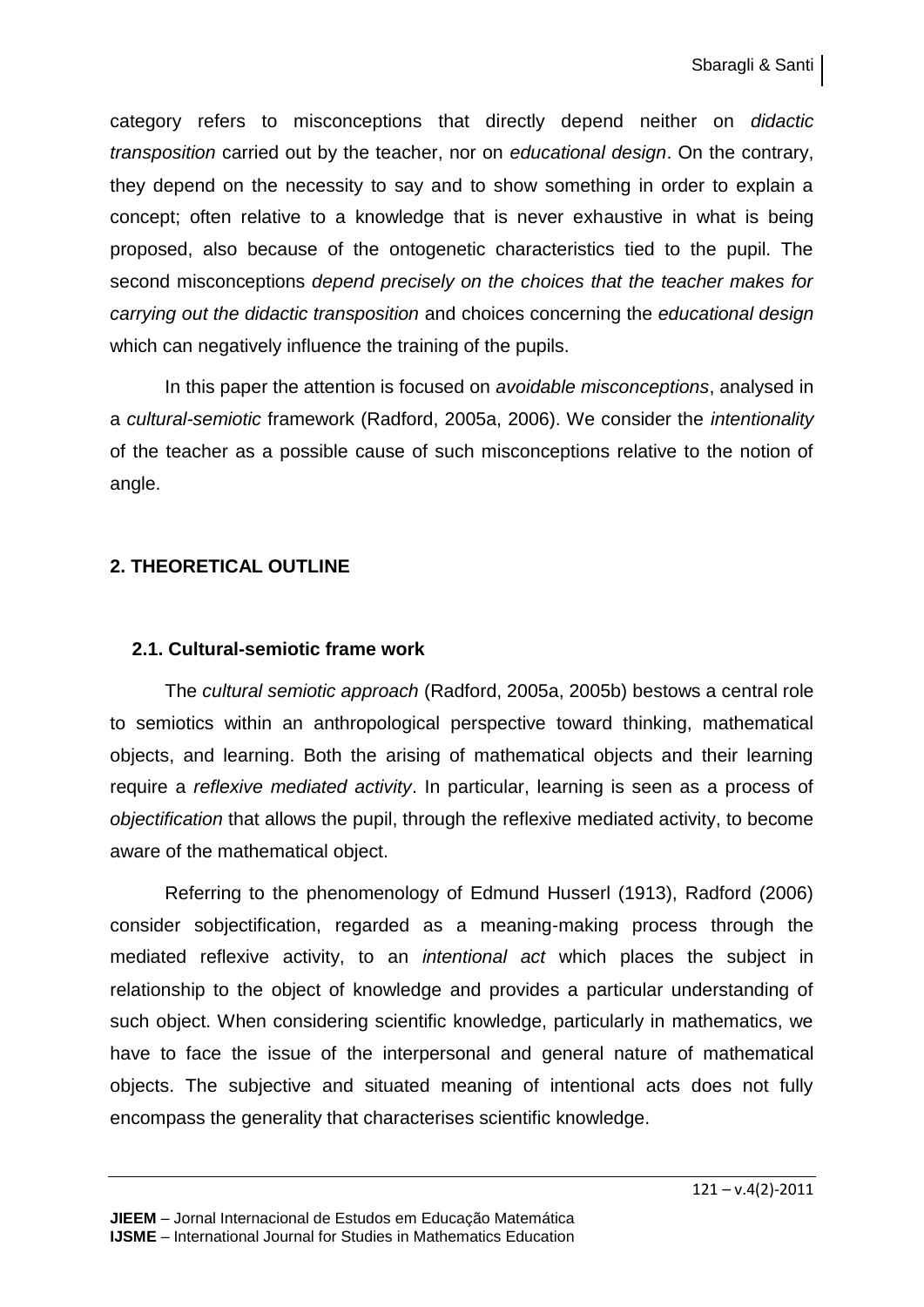#### Teacher's choices as the cause of misconceptions in the learning of the concept of angle

In *Ideas: General Introduction to Pure Phenomenology,* Husserl (1913) overcomes this problem by distinguishing the intentional act which determines the way in which the object is presented to consciousness (noesis) from the conceptual contents of individual experience (noema). To each intentional experience of the subject, noesis, there corresponds a special conceptual meaning, the noema: «A tree *ut sic*, the thing in nature, is anything far from this perceived-tree as such, which as sense of the perception belongs inexorably to the single perception. The tree *ut sic* can burn, dissolve into its chemical elements, etc. However, the sense – the sense of this perception, that is something that necessarily belongs to its essence – cannot burn, does not have chemical elements, forces, or real properties. […] The sense of perception also obviously belongs to the non phenomenologically reduced perception (to the perception in the psychological sense). Therefore, one clearly sees how the phenomenological reduction can acquire, also for the psychologists, the useful methodological function of fixing the noematic meaning in clear distinction with respect to the object *ut sic* and of recognizing it as inseparably belonging to the purely psychological essence of the intentional Erlebnis, conceived in this case as real» (Husserl, 1965, p. 203).

Husserl's phenomenology, to be understood as an epistemology and not as an ontology, attributes centrality to the role of the subject, but presupposes, on the one hand, the existence of a transcendent object that assures consistency and unity to the different intentional acts of the individual and, on the other hand, relegates the intentional experience to a relationship which exclusively involves the subject and the object.

According to the cultural-semiotic approach that we are following, intentional acts in Husserl's phenomenological understanding play an important role in learning processes. Nevertheless we cannot reduce our individual experience to a solitary sensory and cognitive interaction with the world, but the way in which we intentionally enter in contact with reality is intrinsically determined by historical and cultural factors. The mediators of the reflexive activity, the artefacts, the gestures, the symbols, and the words which Radford calls *semiotic means of objectification* (Radford, 2003) are not only tools by which we manipulate the world, but bearers of a historical consciousness built from the cognitive activity of the preceding generations.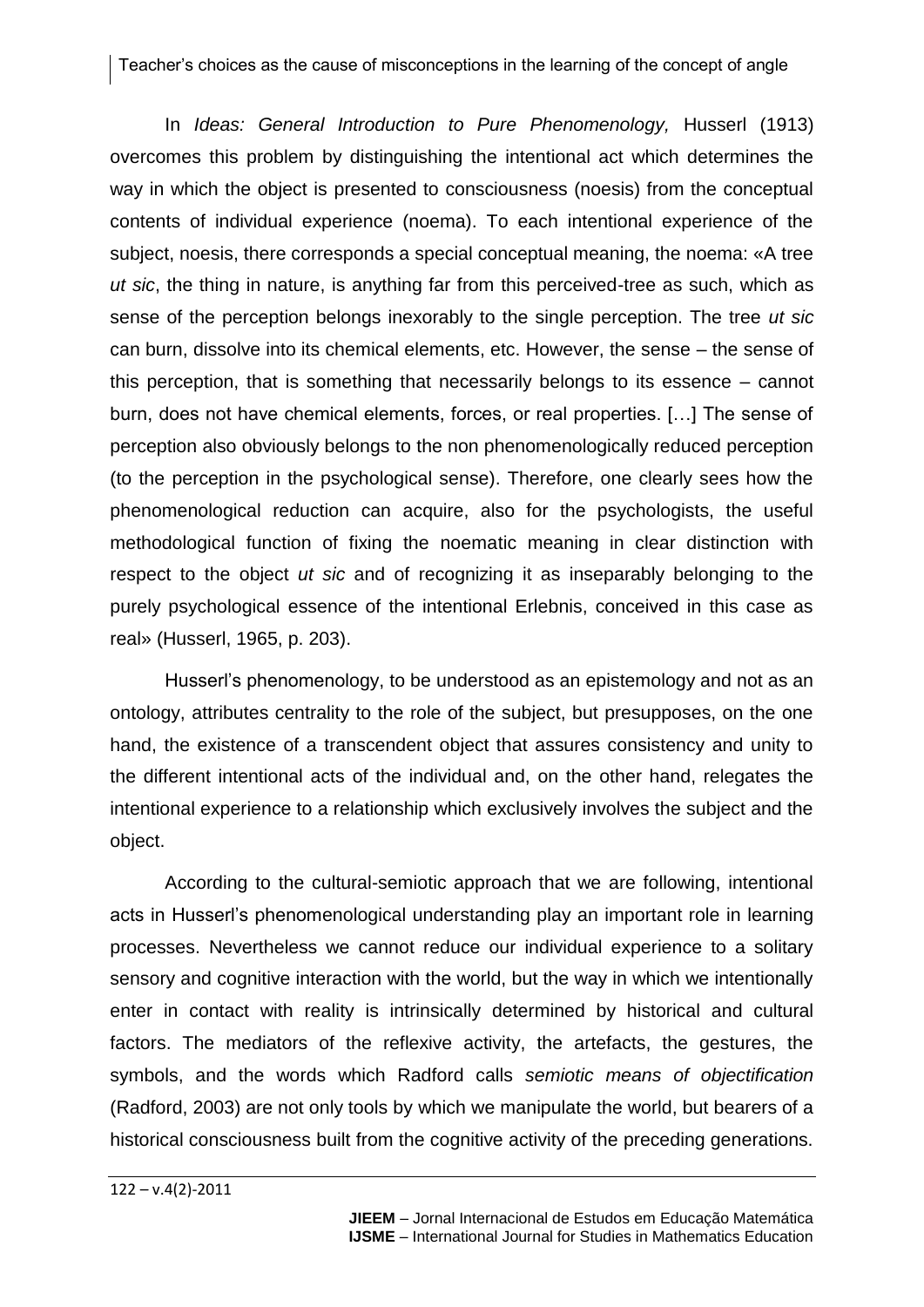Such means determine and constitute the socially shared practices in which the processes of objectification develop:

> *In giving meaning to something, we resort to language, to gestures, signs or concrete objects through which we make our intentions apparent. […] Language, signs, and objects are bearers of an embodied intelligence (Pea, 1993) and carry in themselves, in a compressed way, cultural-historical experiences of cognitive activity and artistic and scientific standards of inquiry (Lektorsky, 1984). (Radford, 2006, p. 52).*

It is also advantageous to see the relationship between *noesis* and *noema* also addressing Mason's shifts of attention. Mason (2003, p.12) considers learning as making new distinctions, to discern previously undiscerned aspects of a mathematical object. But discerning is possible only within the interplay of change and a background of invariance:

> *probing what learners see as possible to vary, sheds some light on what they are attending to and on their to,currently available examplespace, leading us to the language of dimensions-of-possiblevariation. Furthermore, within each dimension-of-possible-variation, there is a perceived range-of-permissible-change. That is, there may be perceived constraints on the extent and nature of permissible change in any of the dimensions. So prompting learners to construct objects 'which no-one else will think of' reveals perceived dimensionsof-possible-variation, and hence something of the structure of their attention. (Mason, 2003, p.12).*

The process of objectification can be analysed also looking at the change of the structure of attention prompted by the teacher's reflexive mediated activity.

According to cultural semiotic approach, learning processes develop along a dialectical interaction between two complementary dimensions of meaning: the *personal meaning* which is «linked to the individual's most intimate personal history and experience; it conveys that which makes the individual unique and singular» (Radford, 2006, p. 53); the *cultural meaning* which is «a cultural construct in that, prior to the subjective experience has been endowed with cultural values and theoretical content that are reflected and refracted in the semiotic means to attend to it» (Radford, 2006, p. 53). We refer the reader also to the classical and fundamental researches on this topic proposed by Godino & Batanero (1994). Learning, as a process of objectification requires a dynamic and dialectical alignment between the personal dimension determined by the pupil's intentional acts and the cultural one that involves the historical and cultural aspects. The teacher plays a crucial role in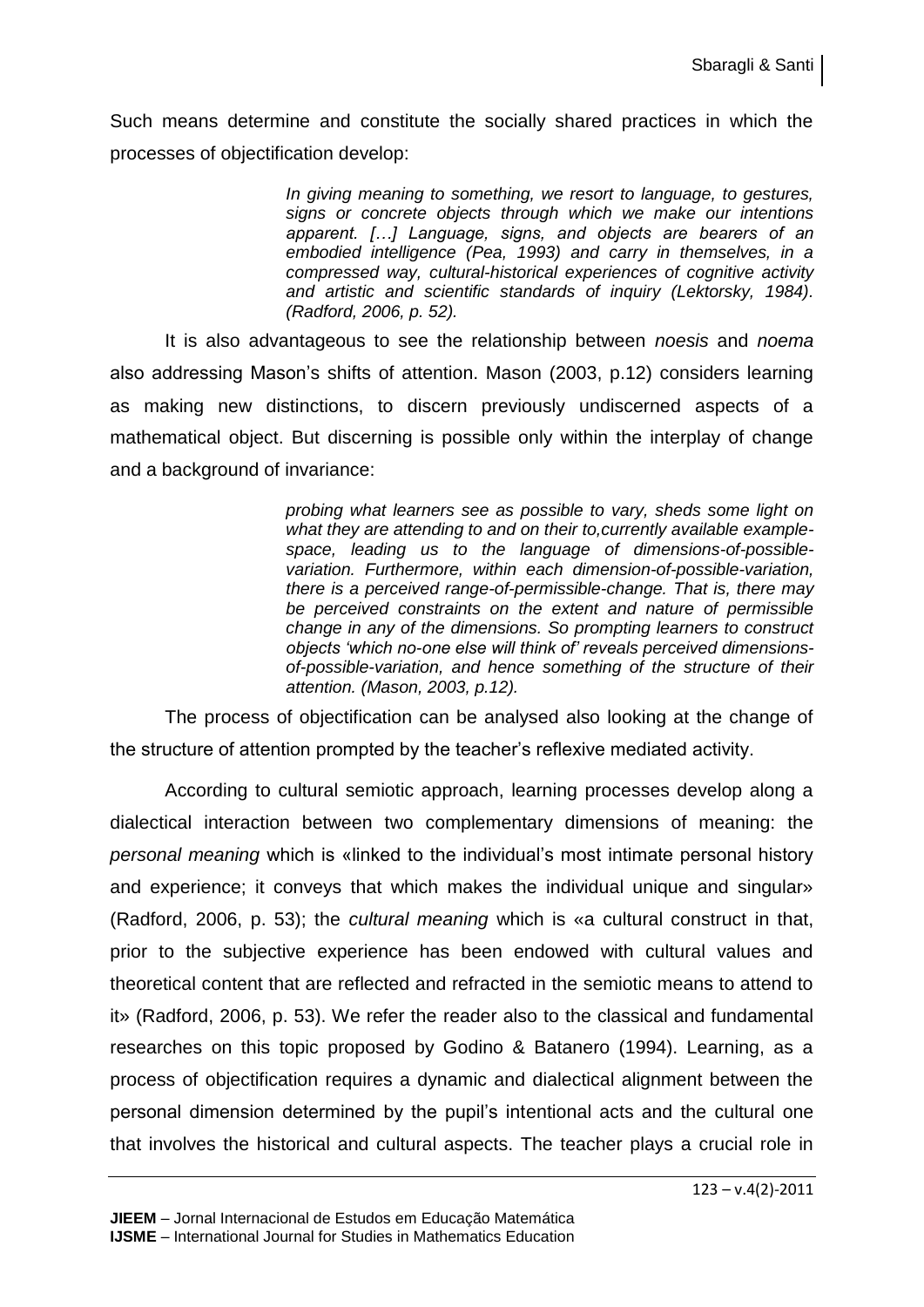prompting pupil's shifts of attention towards the manifold dimensions of the mathematical object (Mason, 2003, 2010). The construction of such a meaning, in which the unity of the individual with his culture is realised, is possible through the semiotic means of objectification, contribute to the creation of a shared meaning space that brings about the unity between the person and the culture, between personal meaning and cultural meaning, between individual intention and the object to which the intention is addressed.

It is necessary, therefore, to consider the complex network of individual and social practices, customs, beliefs, and convictions within which the teacher must daily orientate himself when he activates the mediators to foster the learning of mathematical knowledge on the part of his pupils. The complexity of such a network can sometimes be the cause of inconsistent behaviours on the part of the teacher.

It is from this point of view that it is possible to interpret the avoidable misconceptions within the cultural semiotic perspective. In fact, such misconceptions depend directly on the choices of the teachers tied to the didactic transposition and the educational design; two factors which, in the light of the cultural semiotic setting, turn out to be determining in the aligning of the personal meaning of the pupil and the cultural one, when the teacher manages the classroom practices.

Therefore, we want to evaluate if the teacher is able to unify his personal meaning and the cultural one using the semiotic means of objectification in an appropriate way; i.e., if the intentional acts of the teacher and the meaning objectified by the semiotic means turns out to be consistent with the cultural meaning of the mathematical object (the angle) which he proposes to the class. The existence of inconsistency from this point of view can create misconceptions in the pupils (of the avoidable category); misconceptions which, from a semiotic point of view, bring with them the pupil's inability to adequately coordinate the different representations when he tries to give meaning to the mathematical object.

# **2.2. Argumentative activity: Toulmin's and Habermas's models**

There is a distinctive reflexive activity that characterizes in general human thinking and in particular mathematical thinking: the need to justify and ground our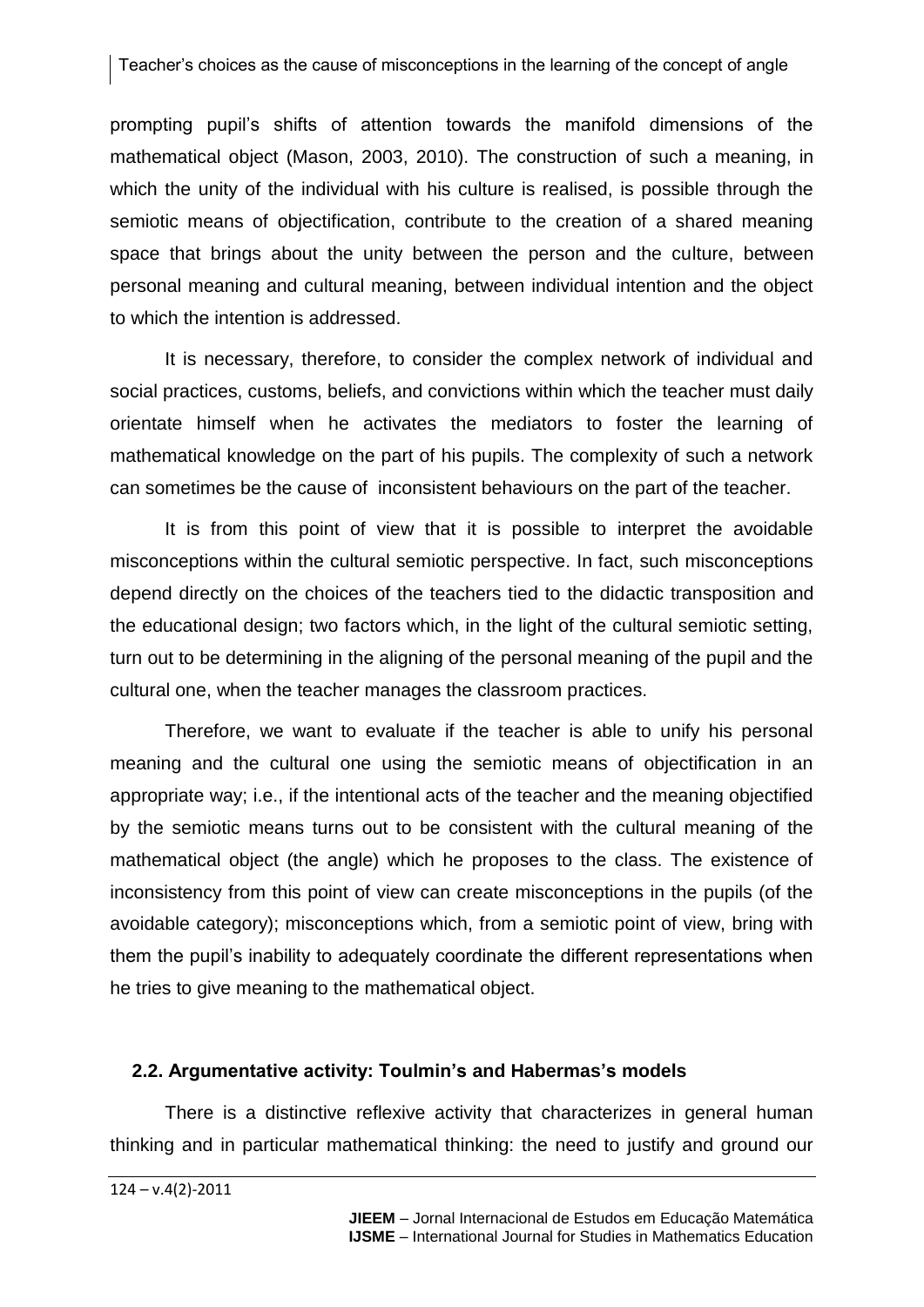claims, both from an epistemological and communicative point of view. In a weaker and broader sense, we refer to such an activity with the term *argumentation,* when the validity of a claim is obtained through a reasoning process based on: (1) previous knowledge made up of cultural and philosophical viewpoints, experience, beliefs, convictions etc.; (2) inference rules that cogently link the previous knowledge to the claim. In mathematics there is also a special form of argumentation, institutionally accepted, to sanction the validity of its claims: the *proof*, a strong reasoning process based on a set of axioms, definitions and hypotheses linked to the claim through established deductive rules.

For the purpose of our investigation, we shall focus only on argumentation. In fact, argumentative processes play an important role in the construction and acceptance of a mathematical concept and, therefore, also in the arising of misconceptions. We use an integrated theoretical framework, proposed by Boero, Doudek, Morselli & Pedemonte (2010), that connects Toulmin's model of argumentation and Habermas' model of rational behaviour.

# *Toulmin's model of argumentation*

Toulmin (1974) provides a model for argumentation based on the following elements:

- a *claim* C: the statement we want to justify;
- a set of *data* D that justify the claim;
- a *warrant* W: an inference rule that connects the data D to the claim C;
- a *backing* B: a system of principles, a theory, etc. that support the inference rule;
- a *qualifier* Q that expresses the strength of the argument;
- a *rebuttal* R, one or more exceptions to the rule.

Therefore, according to Toulmin's model, an argumentation is a process that links a set of a data to a statement through an inference rule. This process is embedded in a larger system that supports the argumentation and it has a definite degree of certainty according to the exceptions that are brought against the claim.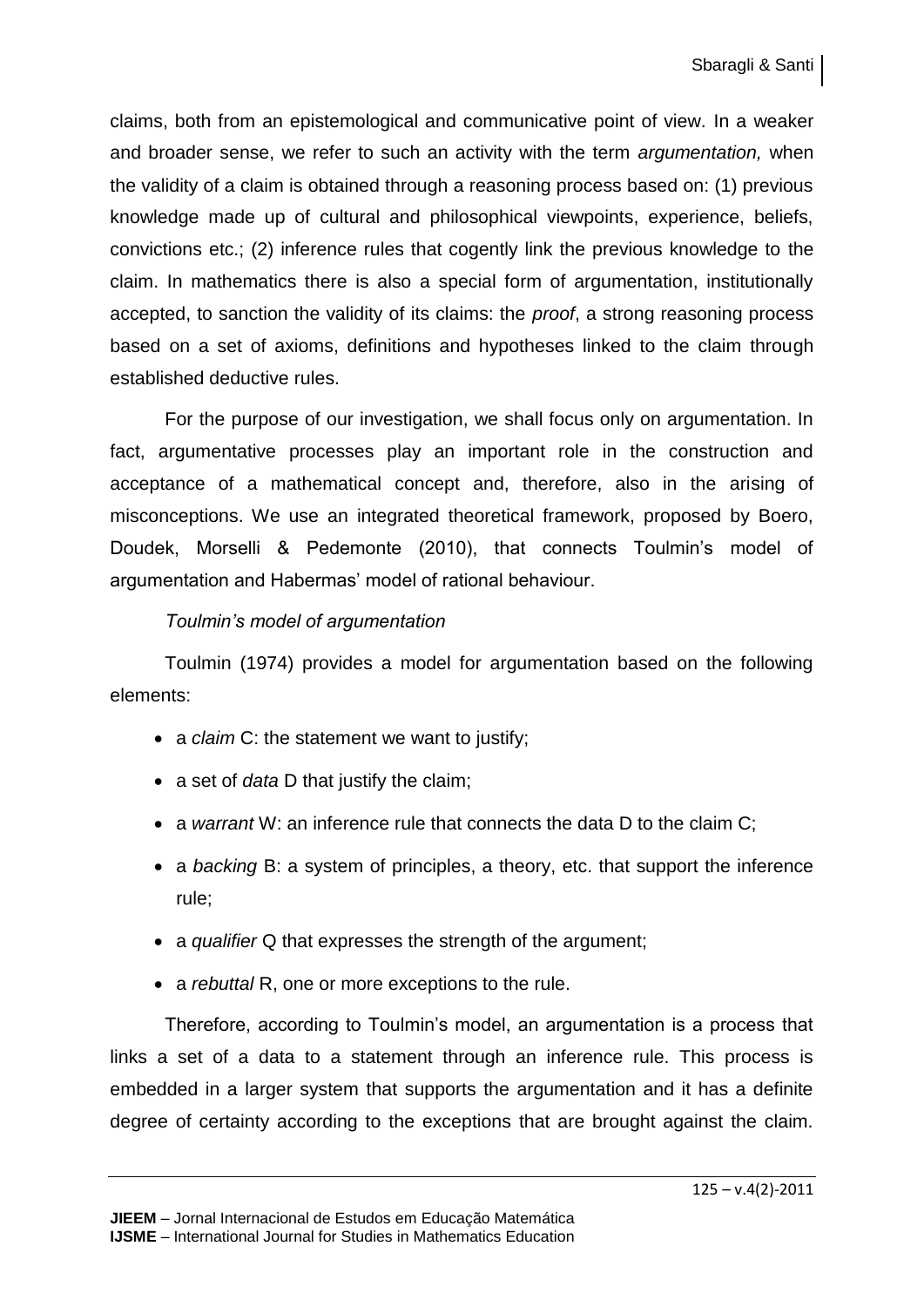Toulmin's model is a flexible instrument to frame and understand argumentative activity in mathematics.



# *Habermas' model for rational behaviour*

Habermas proposes a model for rational behaviour that goes beyond the structure of argumentation and proving processes but he encompasses also the individual's activity. It is a model that can effectively support our analysis of the relation between the semiotic means of objectification and the objective towards which they direct the subject's intentional acts.

Hebermas (2003) highlights three interwoven dimensions that characterize rational behaviour:

- the *epistemic component* that encompasses the control over propositions and chains of propositions that sustain an argument;
- the *teleological component* that encompasses the *conscious* choice of suitable tools in view of the *objective* of the rational and argumentative activity;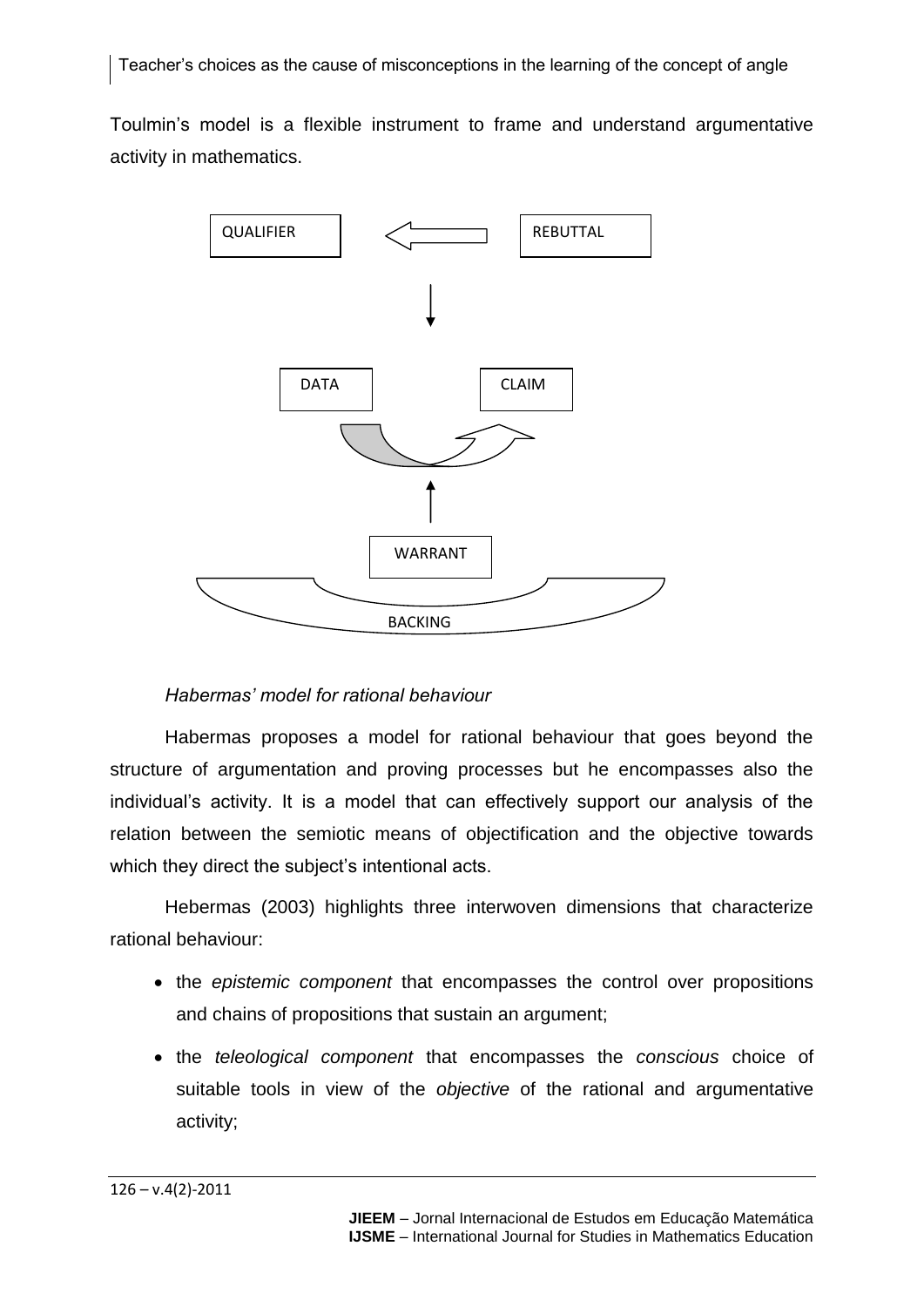the *communicative component* that encompasses the *conscious* choice of communicative instruments within a social and cultural context.

As regards our interest in the inconsistency between the semiotic means of objectification and the objective of the intentional acts as a source of avoidable misconceptions, the teleological and communicative components can provide important insights. The lack of rational control could be a cause of inadequate semiotic choices on the part of the teachers that determine mathematical activities inconsistent with the concept students have to objectify.

## *Integrating Habermas' and Toulmin's models*

Boero, Doudek, Morselli & Pedemonte (2010) propose and integration of Habermas' and Toulmins' that considers the influence of argumentation's constraints (Toulmin's data-claim-warrant chain) on the three dimensions of rational behaviour (Habermas' epistemic, teleological, and communicative components). They propose a twofold structure to analyse the argumentative and proving activities, that take into account teacher and the role of the student separately but intertwined.

As regards the teacher, whose task is to foster pupils argumentative and proving skills, the authors outline a *meta-level of argumentation* characterized by «the awareness of the constraints on the three components of rational behaviour» (Boero et al. 2010, p. 13). At the meta-level, the warrants affect the awareness, control, and nature on the epistemic, teleological, and communicative components of logical behaviour. For example, at the meta-level the teacher is able to evaluate the reliability and grounding of the structure of an argument; the effectiveness of an argumentative strategy in view of the statement that has to be justified; the appropriateness of the communicative elements related to the cultural and social context in which they are adopted.

As regards the pupil, committed to grasp argumentative and proving mathematical activity, the authors outline a *level of argumentation* that requires to handle «the specific nature of the three components» (Boero et al., 2010, p. 13). At this level of argumentation Toulmins model of argumentation mainly controls the structure of the three components of rational behaviour, therefore the warrants mainly drive the epistemic component. Typically the warrants put forth by the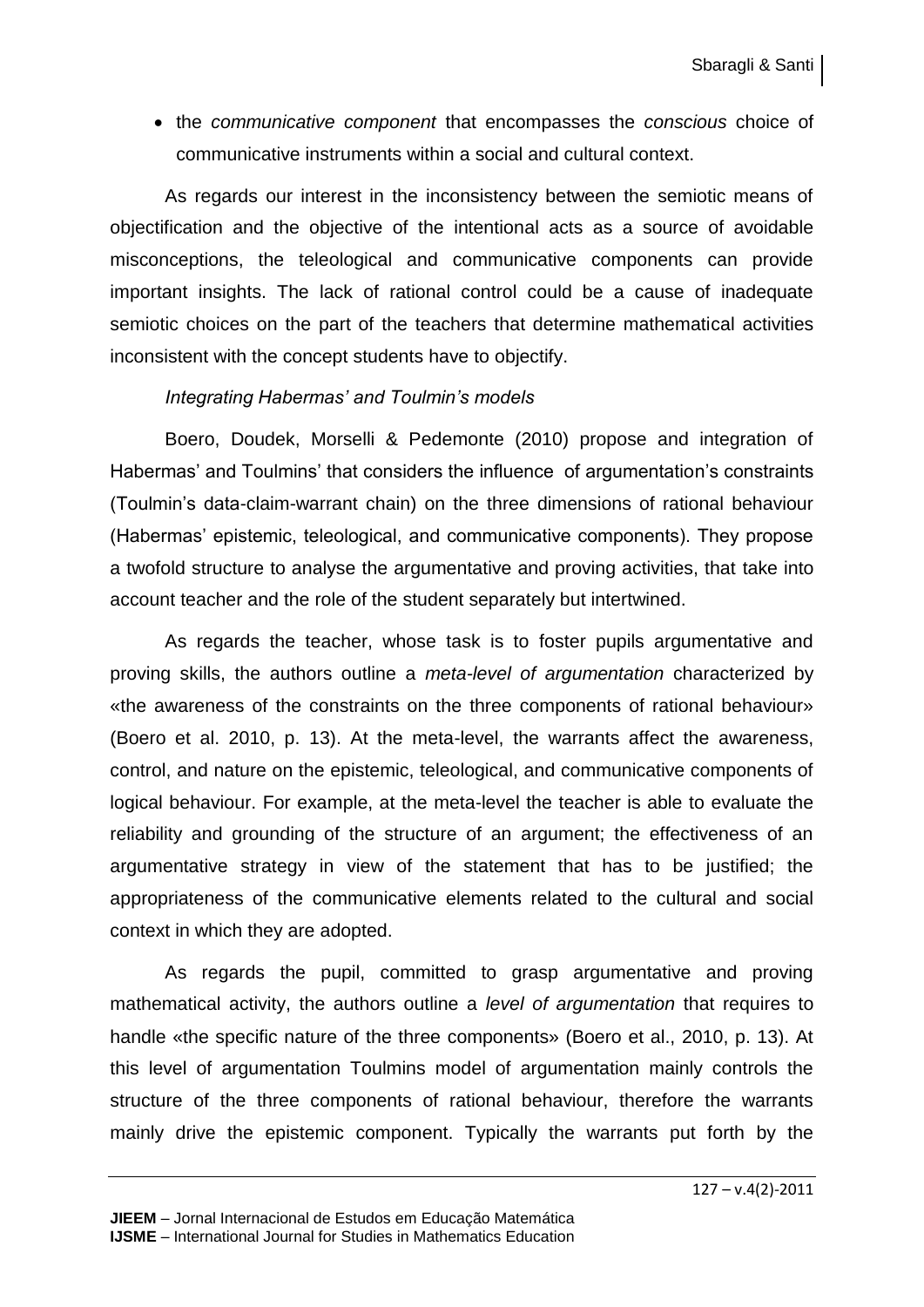students to justify their claims can resort to visual resources, natural language, algebraic formalism etc.

In teaching-learning processes, the aforementioned levels of argumentation play different and interwoven roles. The teachers operates at the meta-level of argumentation to design her teaching activity and guide students learning activity both towards mathematical concepts and argumentative and proving thinking. Under the teacher's direction, the pupils act at the level of the epistemic, teleological, and communicative components in order to justify their claims. The final objective is to foster their awareness, at the meta-level, of Habermas' components of rational behaviour driven by Toulmin's data-claim-warrant argumentative structure.

We are interested in the role of teachers' rational behaviour in binding the semiotic resources to a given mathematical object. According to what criteria or principles does the teacher identify the most effective semiotic means? The teleological component allows a conscious choice of the most effective semiotic means in view of the mathematical concept to objectify. The communicative component creates a connection between the teacher, the pupil, and the mathematical concept within a system of social and cultural shared practices. Attention to the communicative aspects is important for the teacher to select the semiotic means and for the pupil to use and accept them to objectify the mathematical object. Within the teleological and communicative components the activation of Toulmin's argumentative structure, data-claim-warrant, allows to appropriately connect the semiotic means of objectification to the mathematical concept. There are three possible attitudes on the part of the teacher when proposing a mathematical activity according to the semiotic resources she adopts: her choices are oriented by habits, beliefs, convictions, didactical contract etc; they are oriented by an inconsistent rational behaviour; eventually the expected and desirable situation, the choices are oriented by an argumentative process consistent with the cultural and historical nature of the mathematical object and the social and educational features of the class. The inconsistencies between the semiotic means of objectification and the cultural meaning of the mathematical object, introduced in section 2.1, can be therefore also traced back to an incoherent rational control of the mathematical concept and the justification the supports semiotic choices..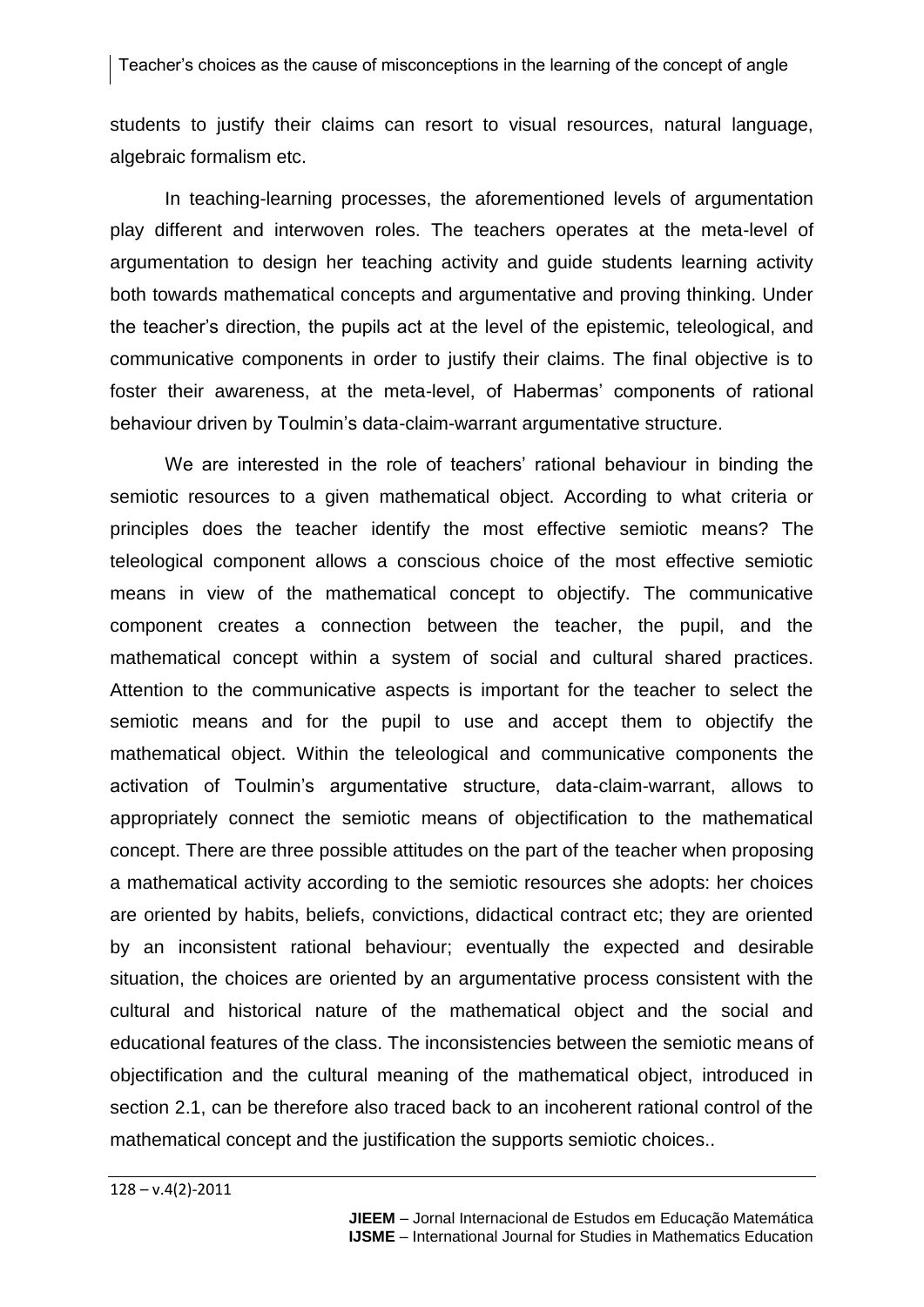

# **2.3. A mathematical subject: the angle**

In this work we have chosen to concentrate our attention on the "angle" as the mathematical topic we focus our investigation on. We refer to some researches present in the international environment; the numerous articles by Mitchelmore on this theme should be remembered, amongst them Mitchelmore & White (2000) who describe the evolution of the conceptualisation of angle through a theory based on three levels of sequential abstraction. The pupils start with physical experiences relative to angle, classifying them in specific situations, then passing on to more and more general contexts, until reaching abstract domains that are obtained from the different elementary mathematical conceptions that the students have about the angle. In these passages, the authors highlight the difficulties in coordinating different aspects of this concept. According to this theory, it is important that the formal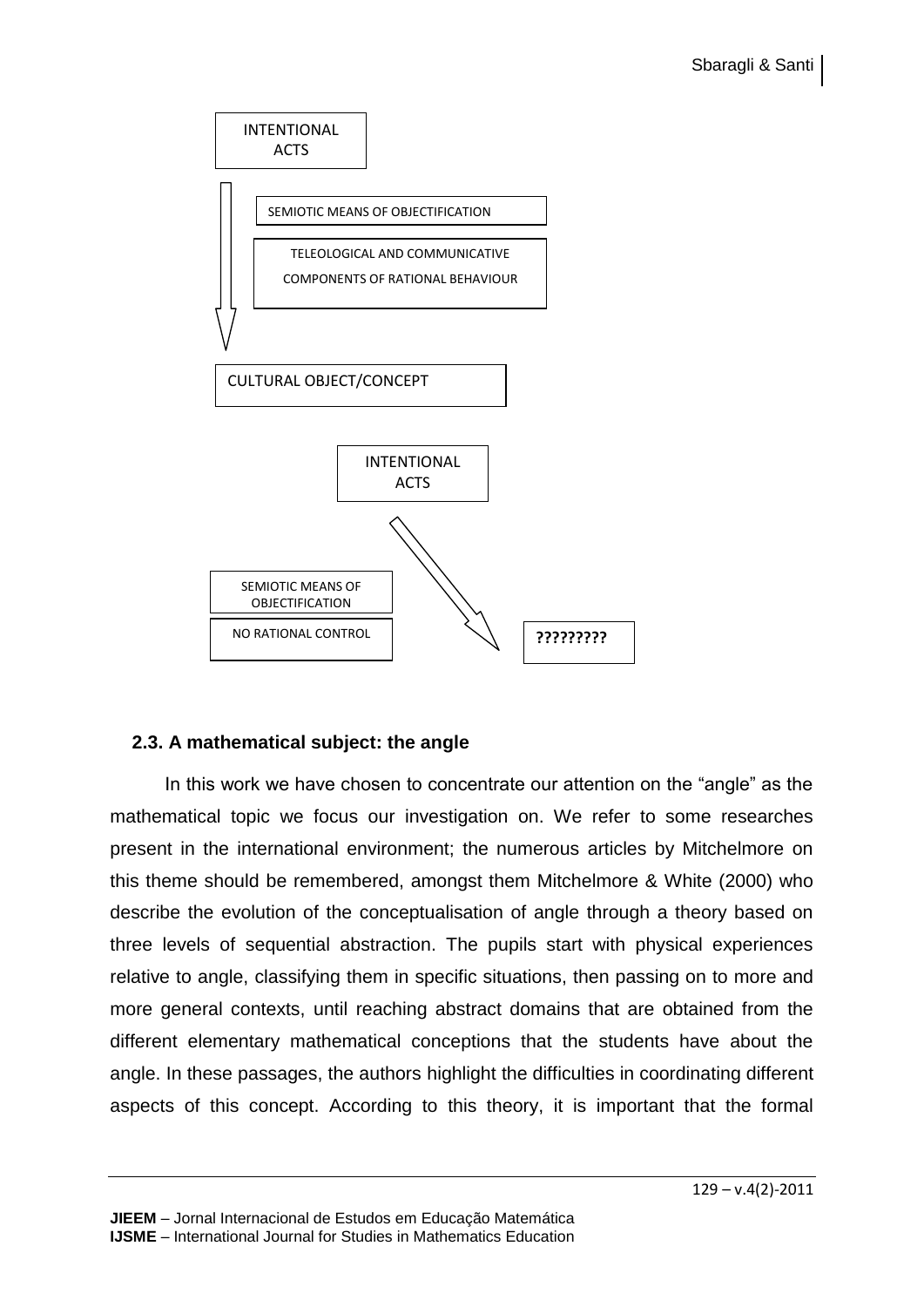definition of a mathematical concept captures the essence of the elementary mathematical conceptions from which it is abstracted.

An application of this theory is found in Prescott, Mitchelmore & White (2002) where, starting from the data supplied by a group of 12 teachers involved in a pilot research project, they show how a didactic unit that uses the teaching paradigm for abstraction proposed in Mitchelmore & White (2000) and cited previously, brought about good learning. The article also shows areas for further improvement of the didactic unit.

Still from the same authors, we remember the research works: Mitchelmore (1997) and Mitchelmore & White (1998) who have confirmed that children structure different conceptual situations of the angle from the beginning of school, therefore independently of the teaching they received.

D'Amore & Marazzani (2008) show how, over the course of the millennia, mathematics has elaborated various definitions of the object angle. Some of these are profoundly different amongst themselves. Even if in Italian classrooms one currently dominates, it isn't necessarily the case that it is the only correct one (in other countries, other definitions are used). It has been shown that, spontaneously, young pupils prefer to revert to one of the others, even if they have not been used or mentioned in the classroom. Particularly, 8 different definitions of angle are presented and it is shown how, in individual interviews, students of different ages, before and after the presentation of one of these in the classroom, spontaneously refer to others.

The research literature highlights the complexity students have to face in the cognitive construction of the notion of angle. In this sense, Foxman & Ruddock (1984) and Mitchelmore & White (1998) highlight how the students, who should already have conceptualised the mathematical object angle, cannot manage to incorporate rotation as a way to consider this concept. In this last article, other researches which confirm this aspect are cited.

Vadcard (2002) proposes, as meaningful, the notion of angle as inclination that has an historical importance of this definition, used by Euclid in the I<sup>st</sup> book of the *Elements*, and the application of such definition used, for example, by topographers.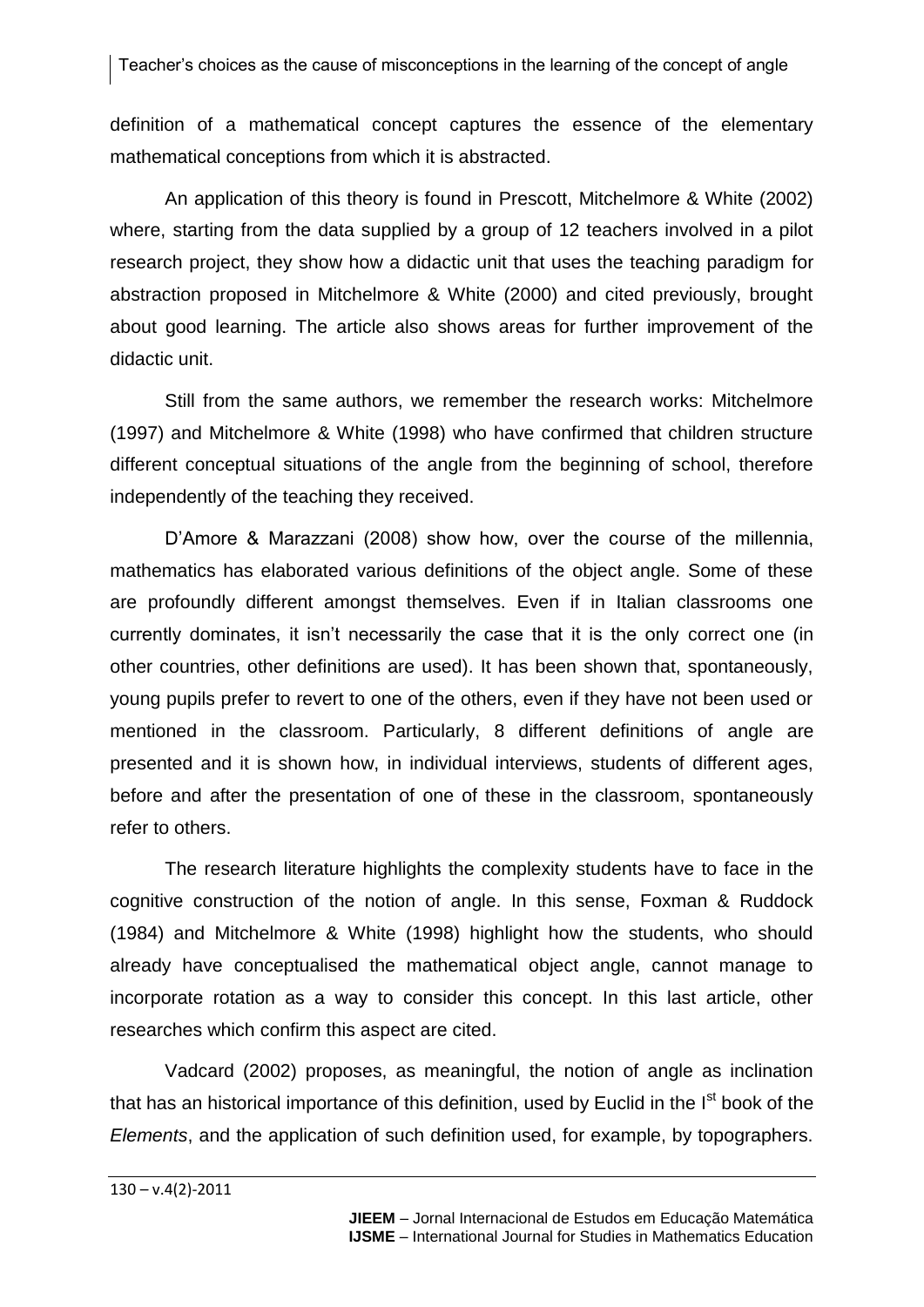Furthermore, in the article, textbooks are analysed to identify the practices through which the students construct their notions of angle.

There are, moreover, numerous works that report a review of different definitions of angle present in the history of mathematics; in particular, we remember D'Amore (1985) who presents 8 definitions that go from the interpretation of Euclid ( 300) to that of Hilbert in the XX century. Mitchelmore (1989), Roels (1985) and Schweiger (1986) classify the different definitions of this concept from the mathematical point of view, concentrating mostly on three particular classes of definitions held to be recurrent: angle as rotation of one half-line with respect to another around a common point, angle as two half-lines with their origin in common, and angle as a region formed of the intersection of two half-planes.

# **3. THE MOTIVATIONS FOR THE RESEARCH**

According to what we developed in the previous sections the learning of the angle entails a dynamic and dialectical relationship, driven by the teacher, between the cultural and the student's personal meaning of the mathematical object. He selects the mathematical knowledge and he is in charge of directing the pupils intentional acts and prompting shifts of attention.

Sometimes, the pieces of knowledge brought into play are even contrasting, for example when the teacher naïvely believes that there is only one possible conceptualisation of the mathematical object and, as a consequence, only one definition, the one in his possession.

As it has emerged in the research presented in the theoretical outline, it can happen that the definition institutionally proposed in the classroom contrasts with the intuitive image that the student has already constructed for himself, thanks to the contexts of use outside of the school. In proposing a definition, it is necessary, therefore, to sift well the difficulties that the student will have in eliminating or overcoming his own intuitive image, perhaps having already constructed a model, and substitute it with the teacher's proposal. If it is true that the definition of a mathematical object should be the result of mediation and negotiation within a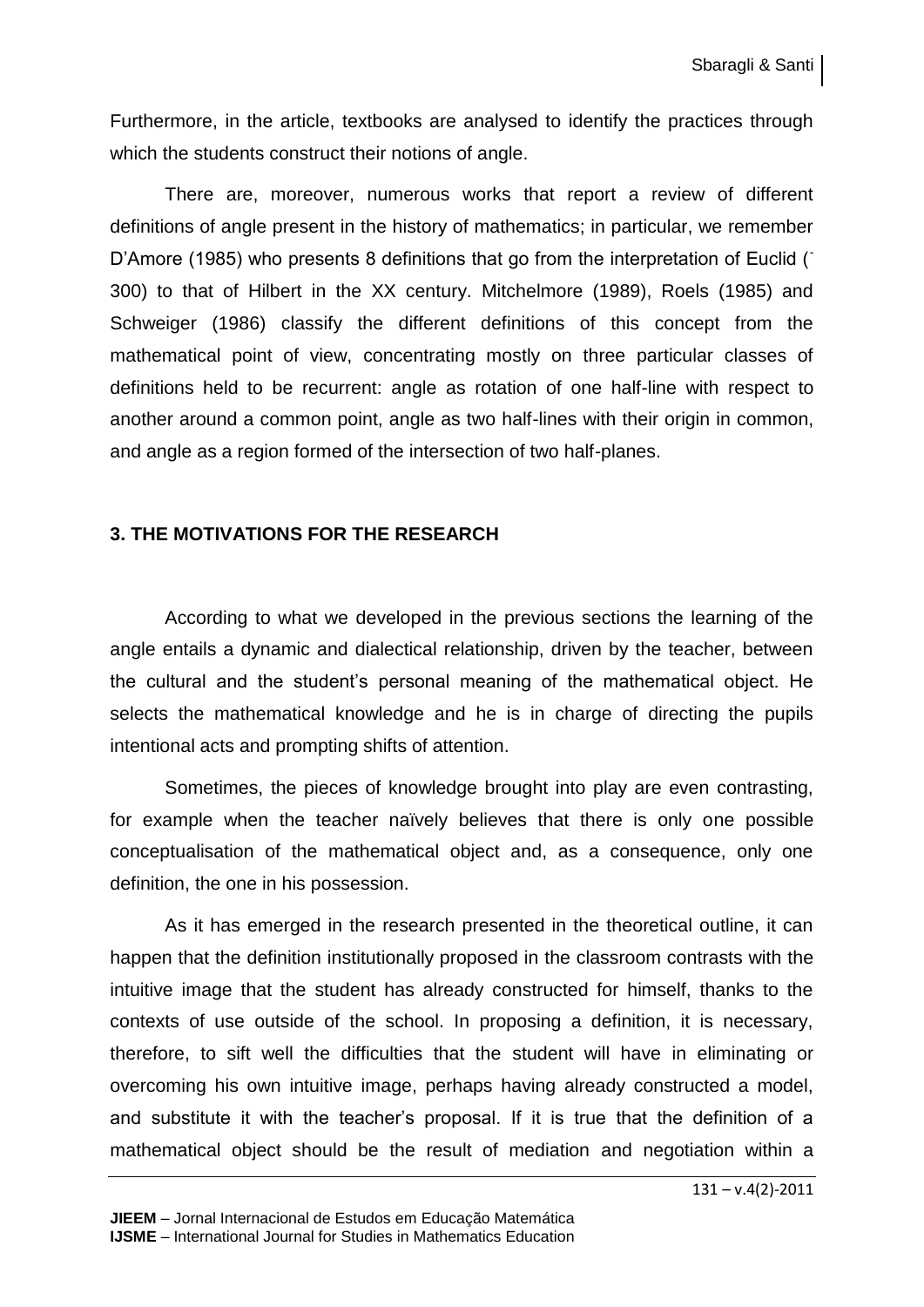#### Teacher's choices as the cause of misconceptions in the learning of the concept of angle

community of practices, it is still necessary for each of the components of the community to bring his personal contribution, according to his own convictions, negotiating the knowledge in the micro-society (the class) and arriving, one hopes, at a shared knowledge.

In this research, we want to demonstrate that the choices relative to the definition of the mathematical objects and to the use of semiotic representations involve only the teachers and exclude the pupils who must disambiguate the representations proposed to them in the didactic practice. Our conjecture is that it only has to do with a mediation done by the teacher who wants to lead his pupils toward that knowledge shared by the adults, by the teachers, and by the mathematicians, belonging to a specific culture, while the subject involved in the learning process is held at a safe distance from such negotiations. Therefore, the pupil's learning is not carried out as an objectification process within a reflexive mediated activity, as suggested by the cultural-semiotic approach we are advocating in this study. Moreover, we want to verify if the definition chosen by the teacher to help his students learn the concept of angle is univocal and if it results even in contrast with the semiotic choices carried out by the teacher for presenting the subject. Besides, we hypothesise that such semiotic choices turn out to be limited and stereotypical, when instead objectification process requires to *synchronically* activate a variety of semiotic means of objectification organized in a *semiotic node*  (Radford, 2009; Radford, Demers, Guzmán & Cerulli, 2003). These aspects, univocal choice of the definition and of the semiotic proposals, lack of negotiation on the part of the pupils, and inconsistency in the intentionality of the teacher between conceptual aspect and semiotic proposal, can be some of the causes of the difficulties of the pupils dealing with the notion of angle, that emerge from several researches.

In order to scrutinize the consistency between the teacher's personal meaning and the cultural meaning of the mathematical object – therefore also the consistency between the semiotic means proposed to the students and the concept they have to learn – we focus our attention on the definition of the angle. There are many possible aspects of the angle that we could take into account beyond its definition, for example argumentation and proof, problem solving etc. We decided to draw our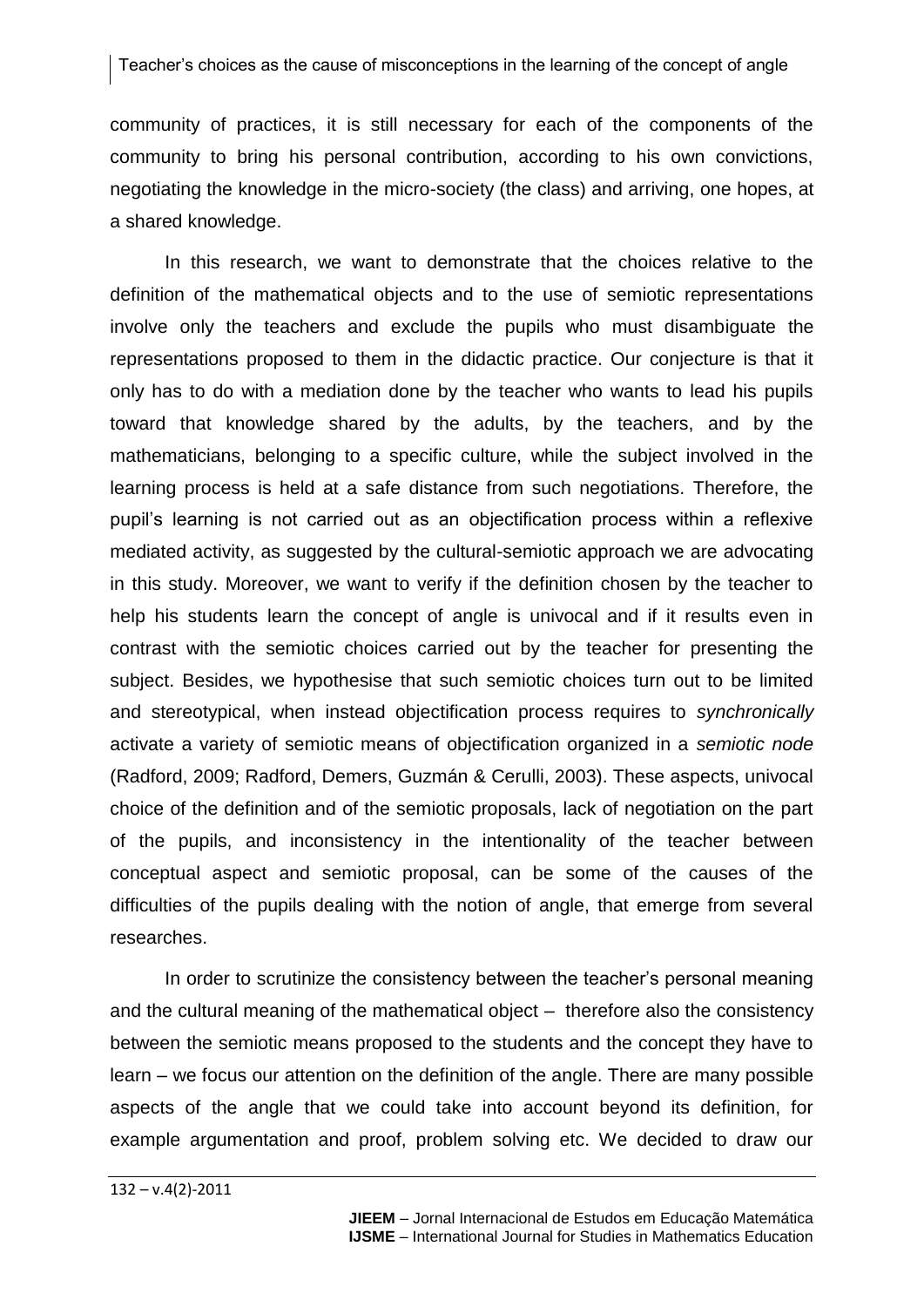attention on the definition as it can be a clear and simple aspect of the angle on which the teacher can draw its intentional acts and thereby also the one of the students. It is a direct way to look at the teacher's intentions in relation and compared with a well outlined object of its intentions. The definition can also be the starting point for other possible activities that can be carried out with the angle in terms of conceptualization, strategic thinking, communication etc. Furthermore, it enables to decouple the role of argumentation in specific and complex argumentative tasks (Habermas' epistemic level), for example mathematical proving, from its role in the choice of appropriate semiotic means to objectify a mathematical object (Habermas' telelological and communicative levels).

Specifically, our research questions are the following:

**Q1** In the didactic transposition of the object angle, do the teachers have in mind a single definition to propose to the students or do they hypothesise working on different interpretations of such a concept that emerge from the pupils and that are present in the history of mathematics?

**Q2** On the part of the teachers who want to propose a specific definition of angle to their pupils, is there consistency amongst the semiotic means of objectification chosen to present such a concept and the definition to which they want to arrive?

**Q3** Do the semiotic proposals supplied by the teachers to present the subject of angle turn out to be varied, or are they stereotypical and limited?

**Q4** What is the role played by the student in his interaction with the teacher and the angle as a mathematical object at personal and cultural level?

# **4. RESEARCH HYPOTHESIS**

**H1** In our opinion, in the carrying out of the didactic transposition of the object angle most of the teachers propose a single definition to their pupils; the most common one usually found in the textbooks.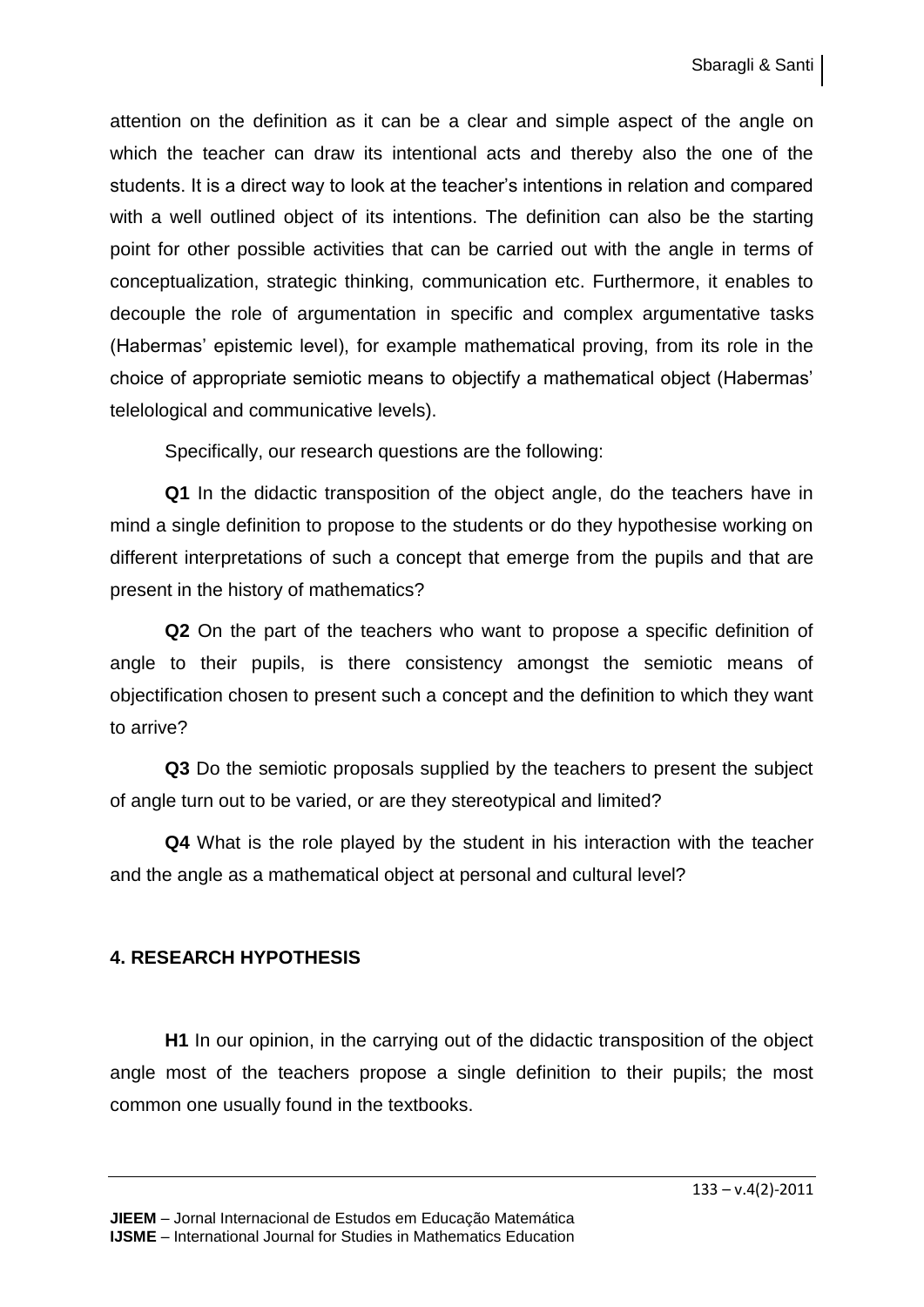**H2** In our opinion, the semiotic means of objectification the teacher proposes to the pupils, for the learning of the angle, is not always consistent with the definition towards which he intends to direct them. Sometimes, in fact, such inconsistencies can derive from habits and stereotypes that take over in the semiotic choices, from the lack of critical analysis, of rational control on the mathematical concept and the justifications supporting such semiotic choices, and of personal reflection on the situation to propose in the classroom. In particular, it is important a rational control at the meta-level of argumentation of the teleological and communicative components.

**H3** In our opinion, the semiotic proposals relative to the object angle turn out to be stereotypical and limited, deriving in an almost exclusive way from the proposal of the textbooks. The consequence is that there is no synchronic use of several semiotic means of objectification, especially when, through the reflexive activity, the students have to access higher levels of generality.

**H4** In our opinion the student has to play an active role in the learning process. In fact the definition of angle is often proposed/imposed without negotiating with the students about their own convictions. Therefore, there is no involvement of the students in significative mediated reflexive activities to objectify the angle as a mathematical cultural object. Learning fails to be an objectification process without any aware prompting on the part of the teacher of pupil's shifts of attentions. There is a distance between the cultural meaning of the angle and the personal meaning of the student, between the teachers's learning intention and the object of the pupils' intention and attention.

# **5. RESEARCH METHODOLOGY AND SETTING**

#### *Experimental setting*

The research involved both primary school teachers and their pupils. The experimental setting was an attempt to mirror the relationship between the teacher's personal meaning, the cultural meaning of the object, and the semiotic means of objectification involved. Our aim was to identify inconsistencies in the teacher and investigate their effect on the student's misconceptions. For this reason we decided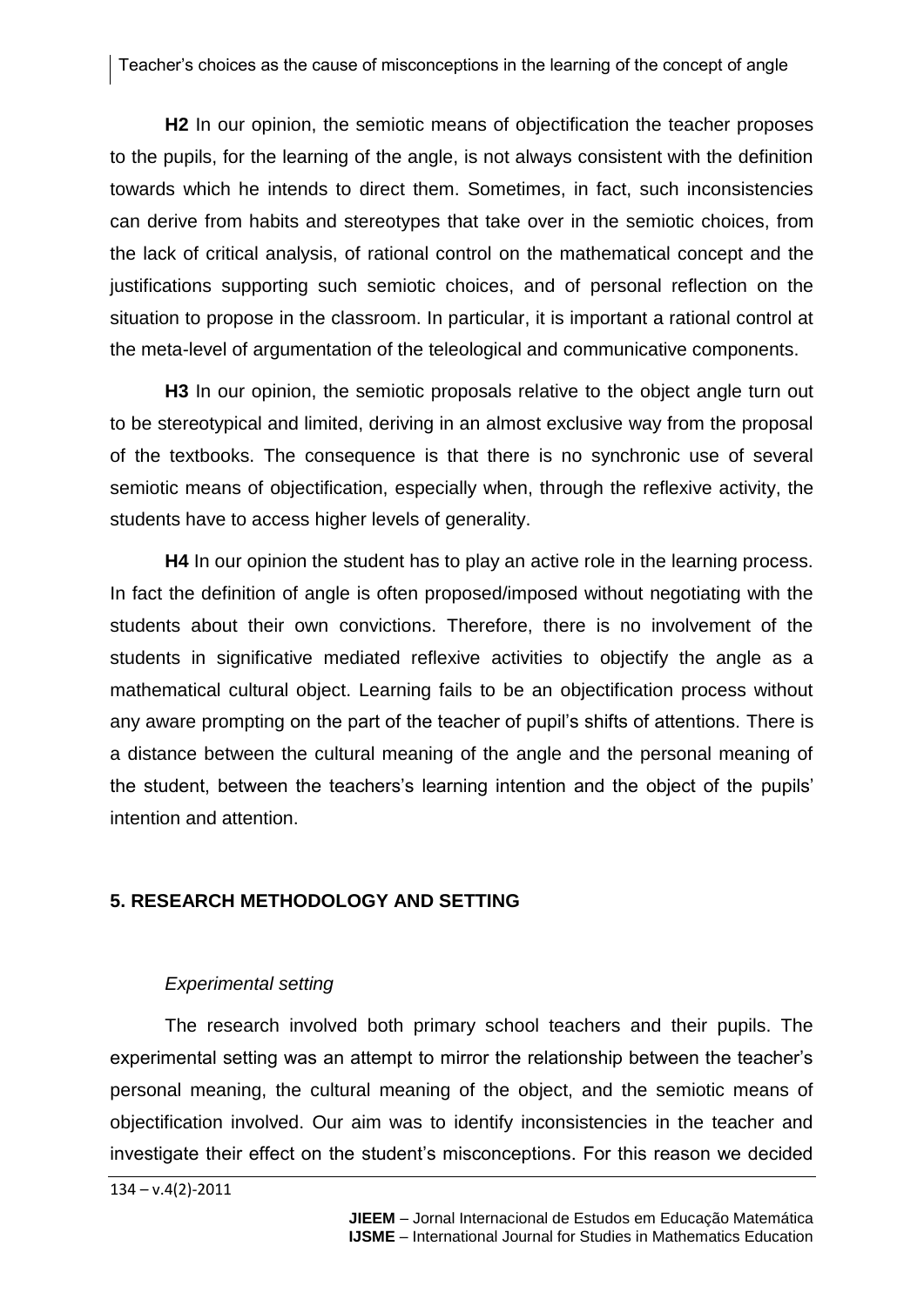to involve in the research a group teachers and for each one of them a group of their students. We tried to involve schools from different Italian cities in order to have a wider range of cultural, social and educational environments.

The teachers we have chosen did not undergo any specific training on the angle both from an historical, epistemological, and didactical point of view. This to avoid any interference between their deeper beliefs and convictions on the angle and a specific training on the subject.

For this first research we did not design any activity that involved the administration of a test or a classroom activity that could have biased both the teachers and the relationship between the teacher and its students. This could have hindered the possibility to scrutinize the relationship between the teacher's inconsistencies and the students' difficulties in objectifying the angle.

Of course, it is necessary to carry out further researches with a more structured design in order to see the strength of the effects of the inconsistencies and possible ways to overcome them.

#### *Methodology*

The research developed in two phases: the first based on interviews carried out with primary school teachers relative to the concept of angle and to the semiotic means of objectification chosen to communicate this knowledge to the class, while the second was based on questions regarding the conceptual aspect of angle posed to their pupils in the 5th year of primary school. We then compared the consistency between the teacher's intention, the semiotic means of objectification she has chosen, and the consequent direction of the students' intentional acts and prompting of shifts of attention. Our aim was to highlight the teachers' use of semiotic resources in order to analyse it with the cultural semiotic lens and Haberma's teleological and communicative components of argumentation.

We believe that interviews are the less intrusive research method to single out the nature of teachers' and students' mathematical reflexive activity. The dialogical form allows individuals to express their ideas and their feelings in a positive atmosphere without the negative consequences, that can hit both pupils and teachers, of a test. As regards the teachers we proposed questions regarding the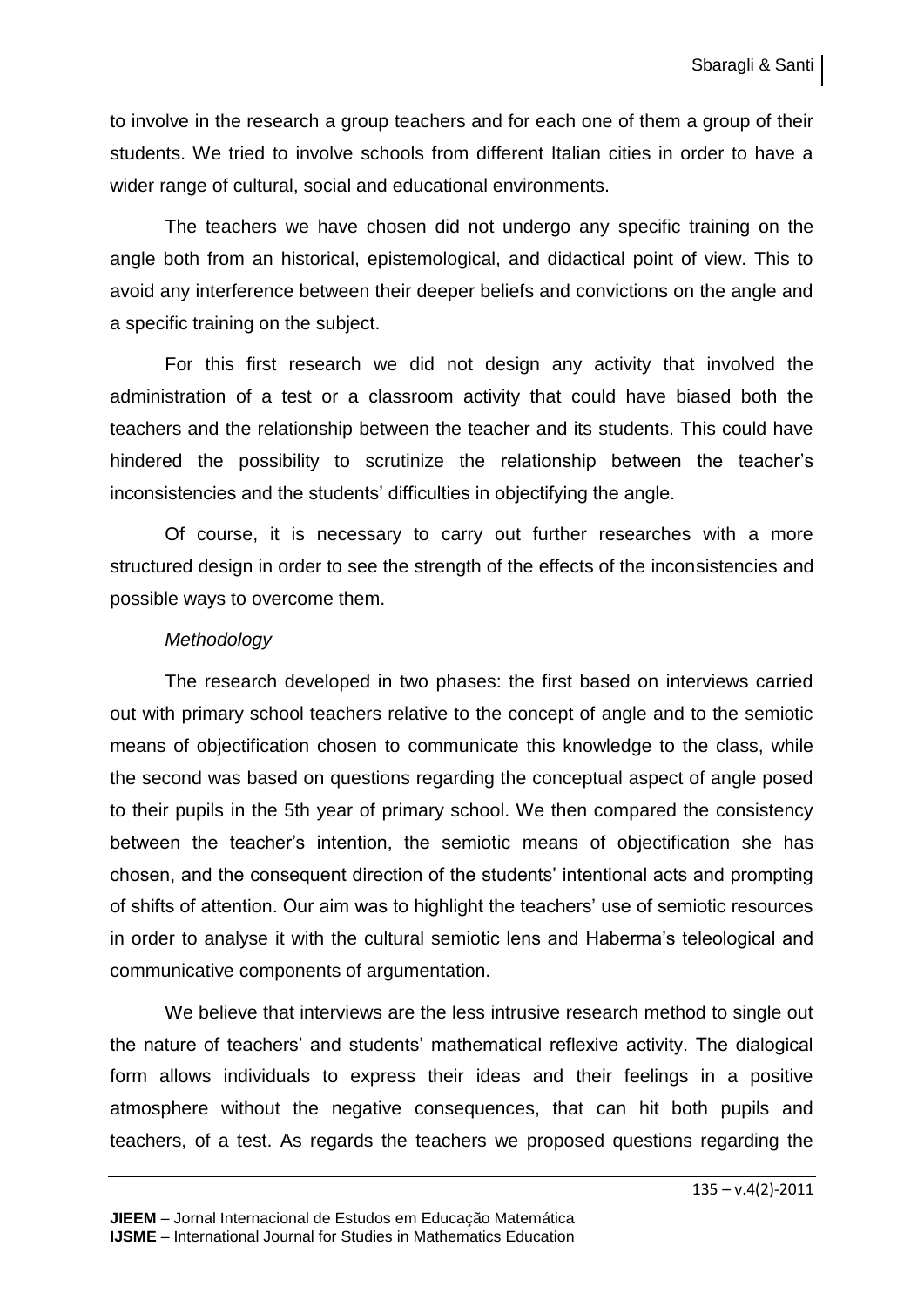Teacher's choices as the cause of misconceptions in the learning of the concept of angle

elements involved in the reflexive mediated activity; the mathematical object and its meaning they have in mind; the semiotic arsenal they put into play; how such an arsenal is used; the reasons that guided the choice of the way they present the mathematical concept and the instruments, and the relationship they created between concepts, semiotic means and mathematical discourse. As regards the students, we proposed them describe their personal meaning of the object and thus infer relationship between the personal meaning, the cultural meaning and the semiotic means involved in their objectification process.

The individuals were audiotaped and during the interviews they used pen and paper to express their ideas.

The interviews provided the basic elements necessary to give an interpretation of misconceptions regarding the angle according to the framework we presented above: semiotic resources, meanings, discourse and reasoning. The analysis and interpretation of our data is presented in section 6.

#### *First phase*

Twenty primary school teachers, from different Italian cities, were interviewed individually and asked the following questions that triggered a discussion between the interviewer and the researcher. The first three questions were intentionally vague and broad to introduce the subject, allow the teachers' convictions and way of working in the classroom to emerge. We thus derived important information for this research.

1) What would you like your pupils to know with regard to the angle?

2) Where do you start from to reach this learning?

3) What do you propose to your pupils on this theme?

4) Do you have in mind a single definition of the angle to propose to your pupils or different ones?

5) What representation do you chose to speak about the angle in the classroom?

6) Why do you chose this representation?

#### 7) Do you also provide other representations of the angle?

 $136 - v.4(2) - 2011$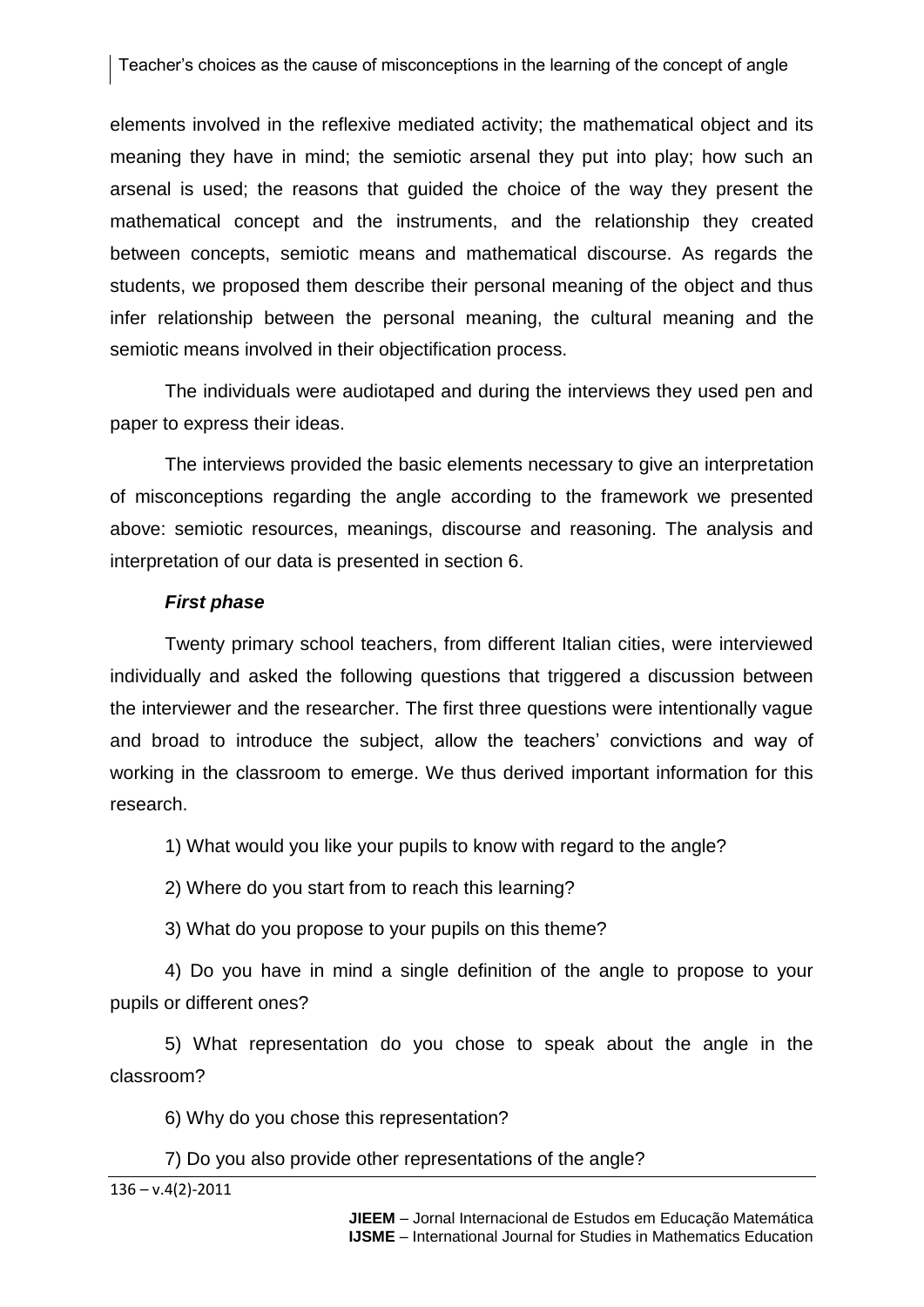# *Second phase*

In the second phase, eight 5th year primary school pupils, from each of the 20 teachers' classes for a total of 160, were interviewed individually. They were chosen by a drawing. Using an interview, these pupils were asked: We are in geometry... What is an angle, for you? This question was the starting point to understand more deeply the convictions of the pupils on the angle.

# **6. RESEARCH RESULTS**

## **6.1. First phase. The teachers**

Below, we report the answers of the 20 teachers to the seven main questions.

# *Question 1), 2), 3), and 4)*

To the first question, 14 teachers answered by listing intrinsic utilitarian aims of mathematics, for the purpose of knowing how to manage the typical scholastic requests on this theme, as recognising the various types of angle: acute, right, straight, obtuse, full, …, knowing how to measure the size of an angle with a protractor, knowing how to solve problems with angles, knowing how to do comparisons of the magnitude of angles, …. Only 4 of these teachers referred explicitly to the reality outside of the school: «I would like my pupils to be able to solve problems that involve angles even when they are outside of the school». For the others, the learning of the concept of angle seemed to be exclusively within the school, tied to scholastic success, and without any relationship to the external reality. The other 6 teachers answered with more conceptual aims, reaffirming the importance of acquiring the meaning of angle in geometry.

To introduce the concept of angle, all of the teachers declare that they refer to the environment around the children, to allow the pupils living the experience in first person with their body, touching with their hands and looking for prevalently right angles that they compare with other types of angles. Only 2 teachers claim that they begin the learning of angle from the convictions of the pupils, but immediately after they state that they say what an angle in mathematics is, without further negotiating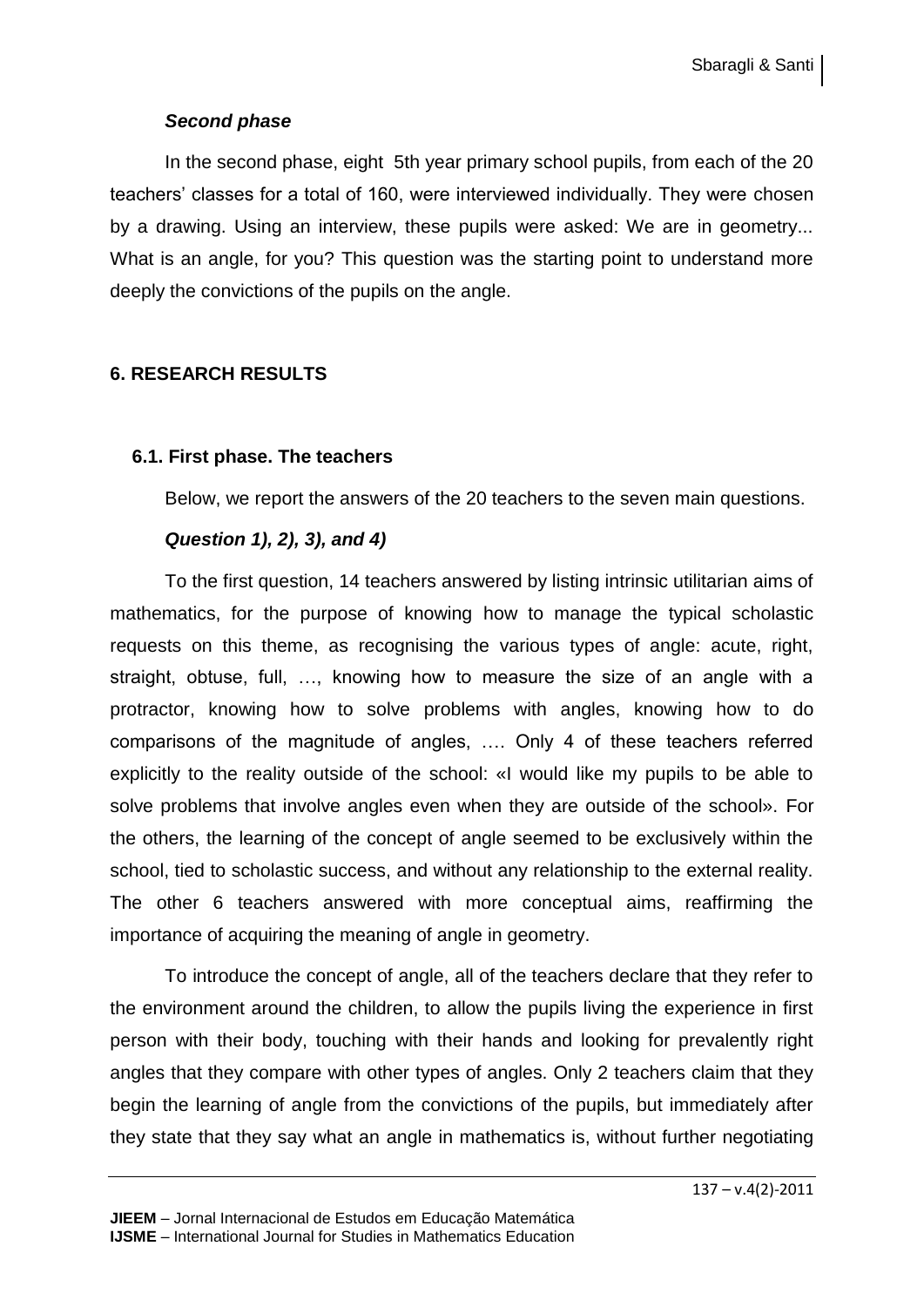the meaning of such a mathematical object with the pupils. To sum up, rather than working from the pupils' convictions, they simply investigate what they think.

All the teachers claimed that they had in mind a single definition of angle they wanted their pupils to reach. No-one thought of providing different definitions of angle to the pupils or working from their definitions. Teachers declare that, in order to choose the definition, they show their pupils different standard situations taken from textbooks and, without accepting to negotiate different interpretations with the students, provide the definition to learn.

The teachers' assertions highlight that the definition of angle they proposed in the classroom is not the result of mediation or negotiation processes, carried out within the micro-society of the classroom, to arrive at a shared piece of knowledge but it is something imposed by the teacher.

In particular,

- 14 teachers out of 20 stated that they choose, as the definition of angle, to propose to their pupils: «The part of the plane included between two half-lines with a common origin». Such a definition is surely the most common in Italy amongst teachers at the primary school and as a consequence amongst the students. Its origin is uncertain and begins to appear from the XVII century in Europe.

- 3 of the 14 teachers forgot to speak about the common origin of the two halflines, but from their gestures one knows instinctively that they were making this conceptual choice without knowing how to explain it in the correct way. Moreover, 4 of the 14 teachers stated that the part of the plane is unlimited. It is evident that in this situation, the adjective "unlimited" is pleonastic given that it refers to an "open" part of the plane, but the subsequent interviews reveal that 5 of the teachers who did not explicit it ignored the unlimitedness of the part of the plane implicit in such definition. As we will see later, they think of the angle as a limited part of a plane localized in correspondence to its origin.

The other 6 teachers, instead, made the following choices:

- 1 spoke of inclination of two straight lines [a choice which recalls Euclid, III century or Proclus (412-486)];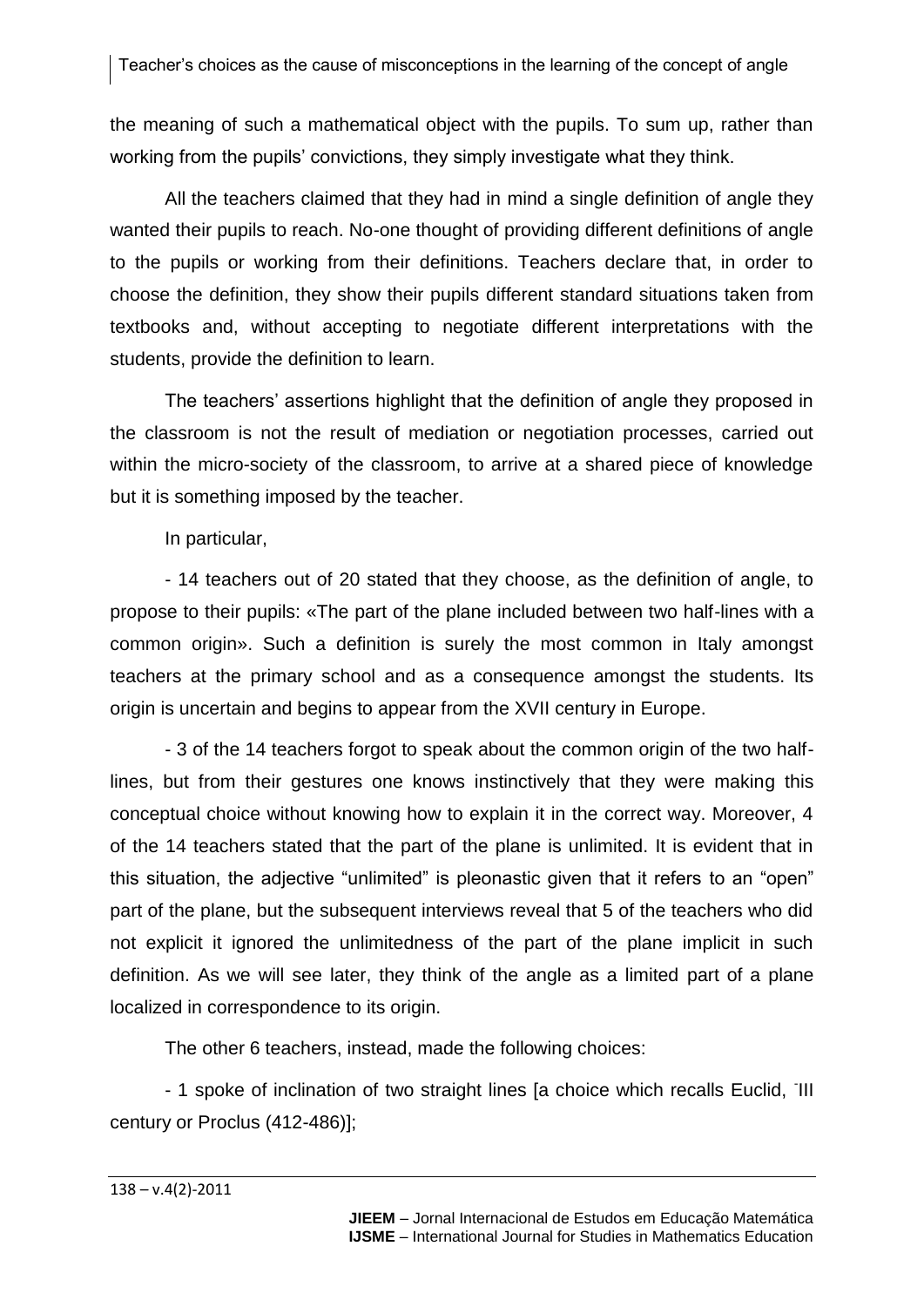- 1 considered the angle as a change of direction of two straight lines [a choice which recalls Eudemus of Pergamum (active in <sup>-</sup>225)];

- 1 spoke of two half-lines with the origin in common [a formulation which recalls Hilbert (1899)];

- 1 spoke of the magnitude of two half-lines [therefore making an exclusively metric choice; a metric choice is present in Carpus of Antioch (II century) who defined the angle as the distance of the lines (…) which include it];

- 2 spoke of the rotation of two half-lines with a common origin one on the other (a choice that developed in Great Britain from the XVIII-XIX century).

[For a deeper investigation of the different definitions of angle in history, we used D'Amore (1985)].

## *Question 5)*

12 teachers answered to this question saying that to represent the angle they use a "small arc" near the origin of the angle which limits a part of the plane. 10 of them asked to draw it to show what they meant.



Such a representation is not univocal in the Italian textbooks at any scholastic level because sometimes the angle is drawn with dotted lines and up to an imaginary arc or shading in extolling the unlimitedness of the part of the plane, or indicated with an asterisk, …, but for most of the teachers interviewed the representation by means of an arc was considered "the" representation par excellence, that which reflects the angle better than the others, without a conceptual motivation, but rather from convention and habit.

The other 8 teachers in 3 cases coloured in a limited part of the plane up to an arc, going back, in a way, to the same choice of the other teachers and the other 5 coloured in the part of the plane showing its unlimitedness.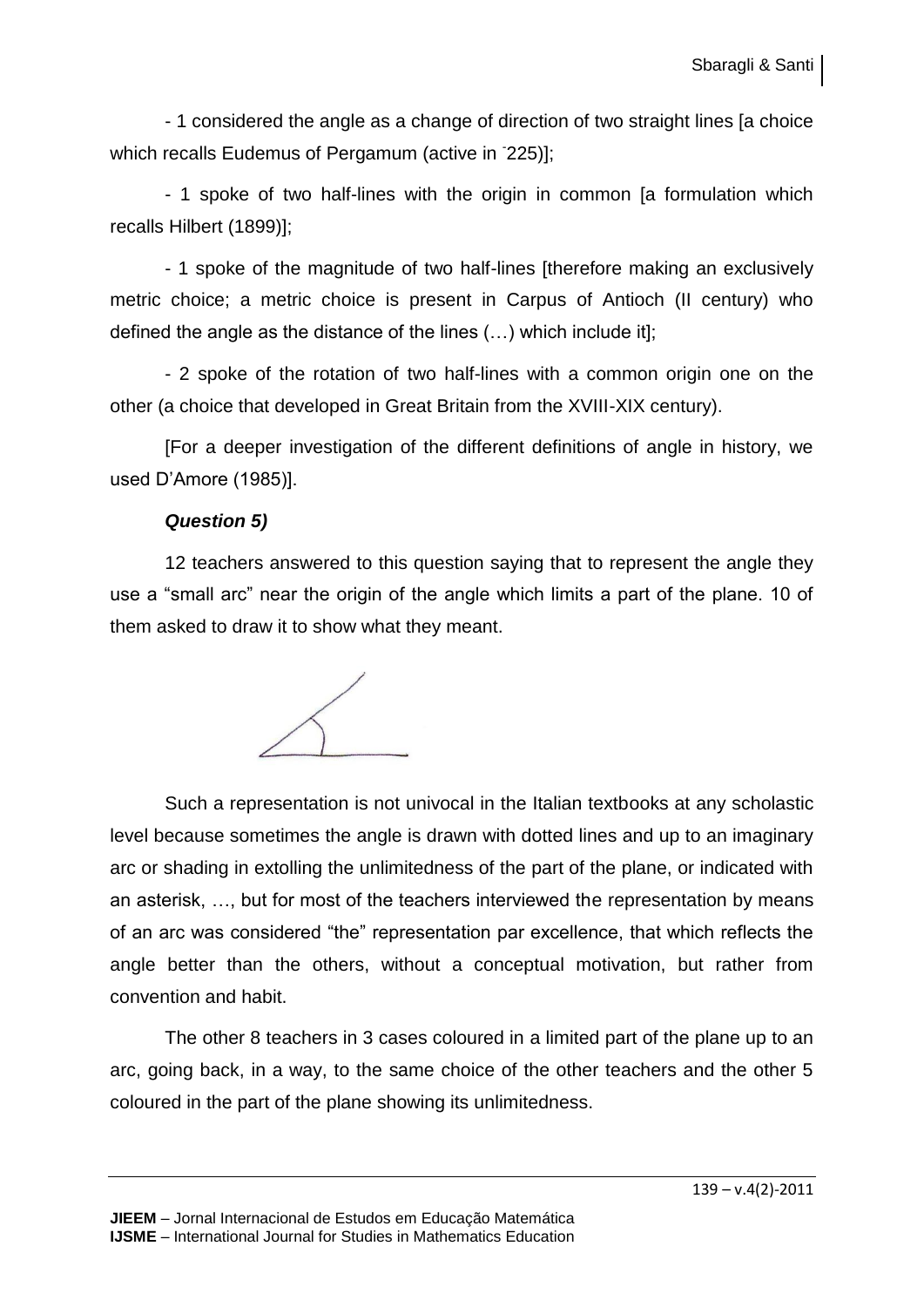The motivation that brought to the choice of this semiotic means of objectification is not related to the need to further highlight some properties they stated when answering the previous questions. Rather, in some cases, it is the conventional graphic representation itself that leads to lose the meaning of the definition that students should learn; which itself can be re-read as a semiotic means of objectification. Or rather, we highlight an inconsistency, in 17 teachers out of 20, between the explicit intention from the institutional point of view and the semiotic means of objectification chosen to introduce the angle.

*Inconsistency.* Taking into account the teachers' definitions of the angle, we analyse more deeply the inconsistency between their intention relative to the concept they want the classroom to reach and the semiotic means of objectification they have chosen. We also want to analyse the rational control described in section 2.2 behind their semiotic choices.

*Part of a plane.* Of the 14 teachers who stated that the angle is the part of a plane comprised between the two half-lines with the common origin, 9 choose as a semiotic means the arc, 3 choose the part of the plane coloured up to the arc, and 2 direct their attention to the unlimitedness of the part of the plane.

The 12 teachers who choose to indicate the arc or to colour the part of the plane up to the arc placed importance, with such graphic semiotic means of objectification, on the limitedness of the part of the plane and not on its unlimitedness; unlimitedness is instead contemplated in their definition because the part of the plane deriving from such definition turns out to be 'open'. This inconsistency highlights also a lack of rational control both at the teleological and communicative level. If the teachers had a rational control they would have singled out the incoherence between the verbal definition and the one expressed with a figural representations. Through the teleological control the teachers would have seen that their definition implied the intrinsic unlimitedness of the angle, thereby accessing the appropriate figural representation consistent with their intention. Furthermore, a control of the communicative component would have induced the use of more definitions and semiotics means of objectification involving the students in significative reflexive activities.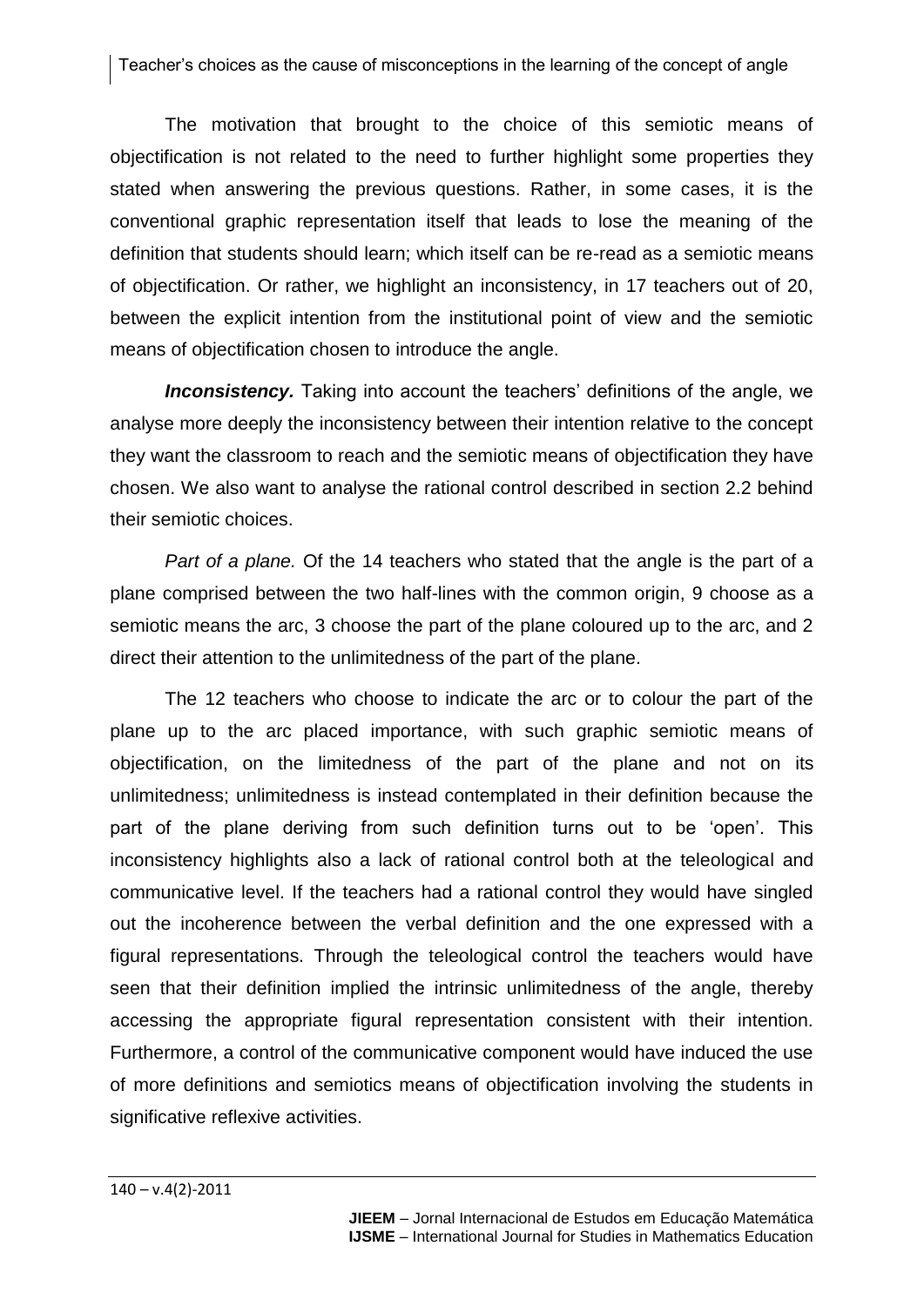After the interview, the choices of these 12 teachers were divided into two categories: 5 relative to the *lack of awareness of the mathematical knowledge they bring into play* and 7 relative to *the lack of a critical sense with respect to their own choice.*

- We report a part of the interview regarding the *two types of inconsistency*. We begin with the *lack of awareness of the mathematical knowledge.*

- *R.: Why did you choose this representation?*
- *C.: Because the angle is represented like this.*
- *R.: In what sense is it represented like this?*
- *C.: When you want to talk about an angle, you draw it like this:*

and the children know that we are talking about an angle.

In terms of the cultural-semiotic approach the there is no synchronic use of semiotic means of objectification. The restriction to the "little arc" fixes at a strong embodied level an incorrect objectification of the mathematical object keeping the student away from a rich mathematical activity that traces back the historical and cultural evolution of the mathematical object. Again, the inconsistency between the mathematical object the student should objectify and the semiotic means suggested by the teacher are rooted in a lack of teleological and communicative components in the subject's argumentative control. The answers to the researcher's questions have no rational control, the subjects states "it is represented like this", "you draw it like this". Behind, there is probably a lack of awareness of the mathematical knowledge to carry out a rational control of the situation. Note how this choice appears unvocal in the eyes of that teacher. And yet, as Duval (2006, p. 598) maintains: «Opposite to this reduction of the semiotic representations to the simple role of surrogate of the mathematical objects or to expression of mental representations, we focus on that which constitutes the fundamental characteristic of every mathematical practice: the *transformation* of semiotic representations. *Because, in mathematics, a representation is interesting only if it can be transformed into another representation*. Only when they respond to this fundamental need, semiotic representations can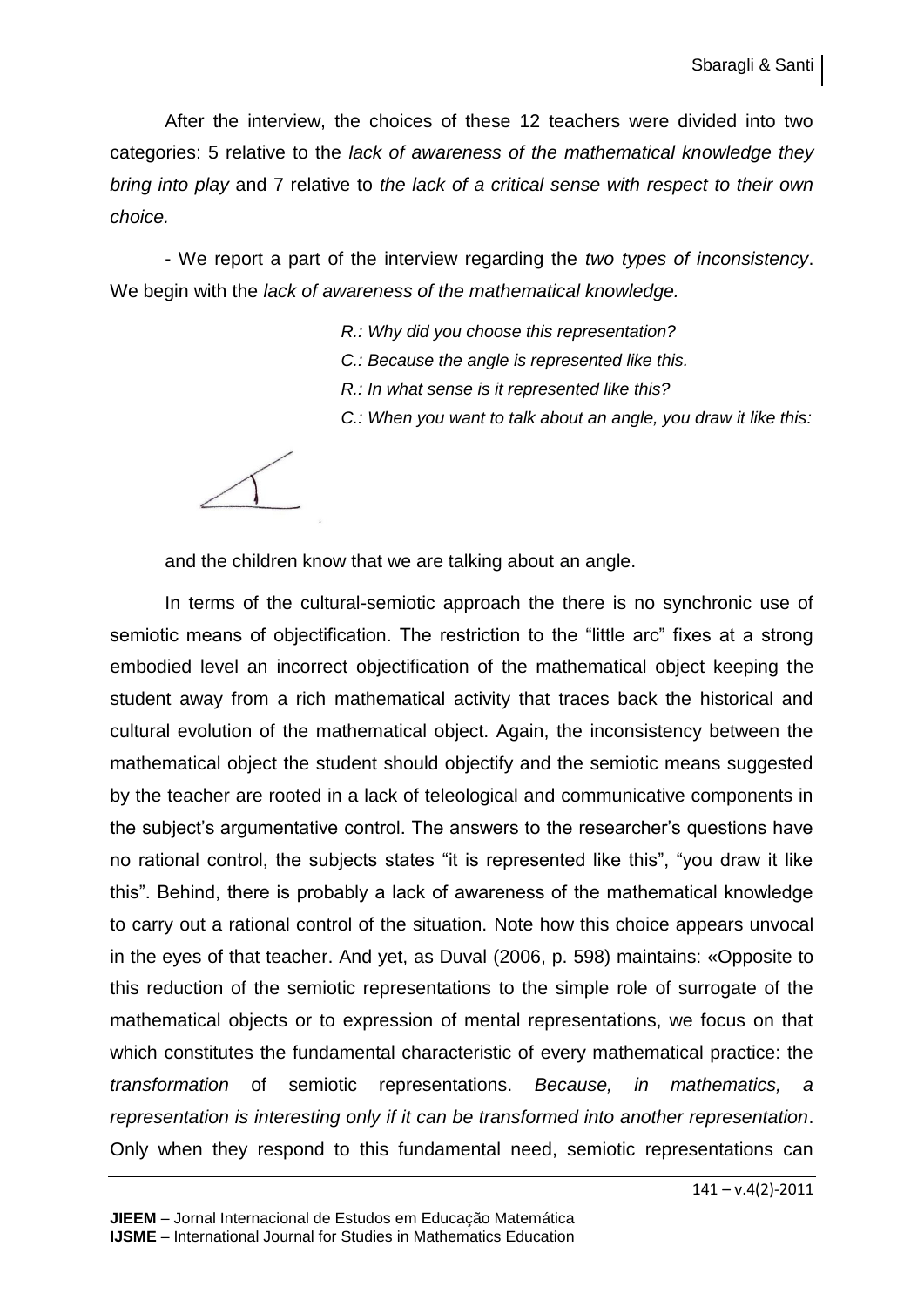represent something "real" and rationally explorable, that is, become the means of access to otherwise inaccessible objects».

The interview continues in the following way:

*R.: Indicate, on this illustration, which angle you are speaking about.* 

*(C. He indicates the part of the plane up to the arc).*

*R.: Up to where does the angle arrive?*

*C.: Up to here (he indicates the arc).*

*R.: Can you go beyond this arc?*

*C.: No, it goes up to here.*

*R.: Can't we go beyond the arc?*

*C.: In this case, no.*

*R.: And in which cases can we go beyond?*

*C.: If the angle is bigger.*

(He draws another angle, apparently of the same amplitude, with longer halflines and arc).

From this extract it emerges how misconceptions about the angle deriving from graphic representations, confirmed by classical research in the field and described in literature (Fischbein, Tirosh & Melamed, 1981; Foxman & Ruddock, 1984; Tsamir, Tirosh & Stavy, 1997) are present in some cases in the teachers themselves and therefore transferred to their pupils. The use of the "little arc" hinders the unlimited meaning of the angle that can be grasped at a higher level of generality that goes beyond the embodied meaning conveyed by this figural representation. The synchronic use of other semiotic means of objectification would allow to overcome this limit and access a disembodied meaning of this mathematical object. From this extract we can single out a self-referential effect of the lack rational control. On the one hand it is the cause for an inappropriate semiotic choice. On the other hand this inappropriate choice is the cause for a reasoning that leads to an inconsistent conclusion regarding the property of the angle, its limitedness and amplitude depending on the position of the arc.

142 – v.4(2)-2011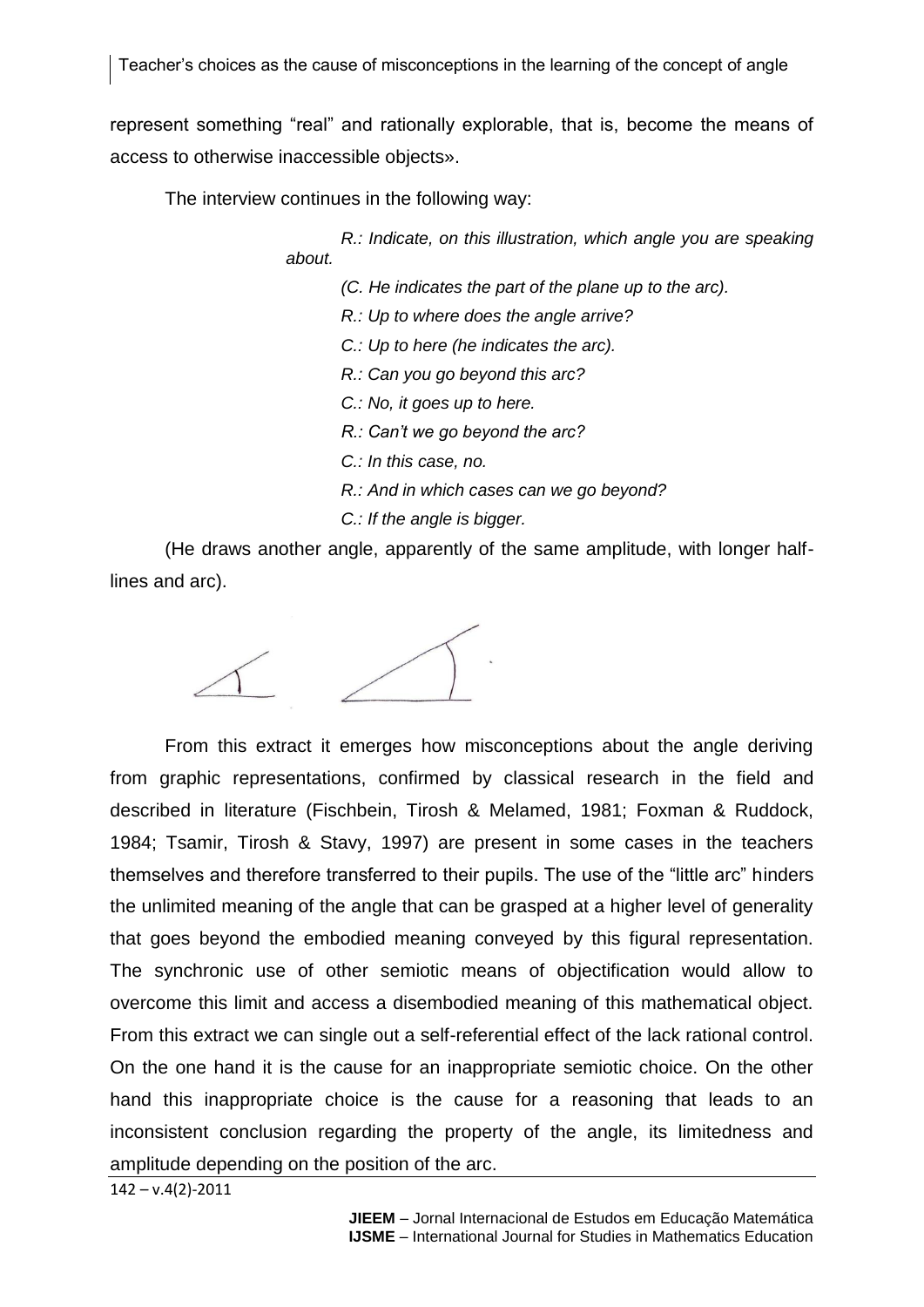The interview continued in the following way:

*R.: Why did you choose this representation?*

*C.: Because this is the way to represent the angle.*

*R.: It is the way chosen by whom?*

*C.: By everyone, in all the books, it is like this.*

*R.: And do you like this representation?*

*C.: Yes, I have always done it this way, I don't see why I should change it.*

*R.: What, for you, is an angle?*

*C.: It is the part of the plane comprised between two half-lines that start from the same point.*

*R.: And how is this part of the plane?*

*C.: In what sense?*

*R.: What properties does this part of the plane have?*

*C.: I don't understand.*

*R.: Is this part of the plane of which you are speaking limited or unlimited?*

*C. He looks at his drawing, thinks a bit and then answers:*

*C.: It is limited by the half-lines.*

*R.: And here, how is it? (The researcher indicates the unlimited part of the plane).*

*C.: It arrives up to here (he indicates the arc).*

*R.: When I asked you what an angle is, why didn't you say that it arrives up to the arc?*

*C.: Because it isn't mentioned in the definition, but it becomes evident in the drawing.*

Note how the graphic semiotic means of objectification is inconsistent with respect to the verbal one, even if the teacher declares that she wants students to learn the latter. From this excerpt the lack of rational control on the part of the teacher is completely evident. Toulmin's argumentative structure, data-claim-warrant, is completely absent at a teleological and communicative level. The subject declares that the angle is limited by two half lines that implies that the angle has an unlimited nature. Then she refers to the "little arc" to justify the its limitedness. The last answer to the researcher's question highlights a total lack of teleological control that yields the inconsistency between semiotic means of objectification and meaning of the mathematical object. The property that is not evident in the verbal definition becomes evident in the figural. The point is that the choice of the figural definition did not take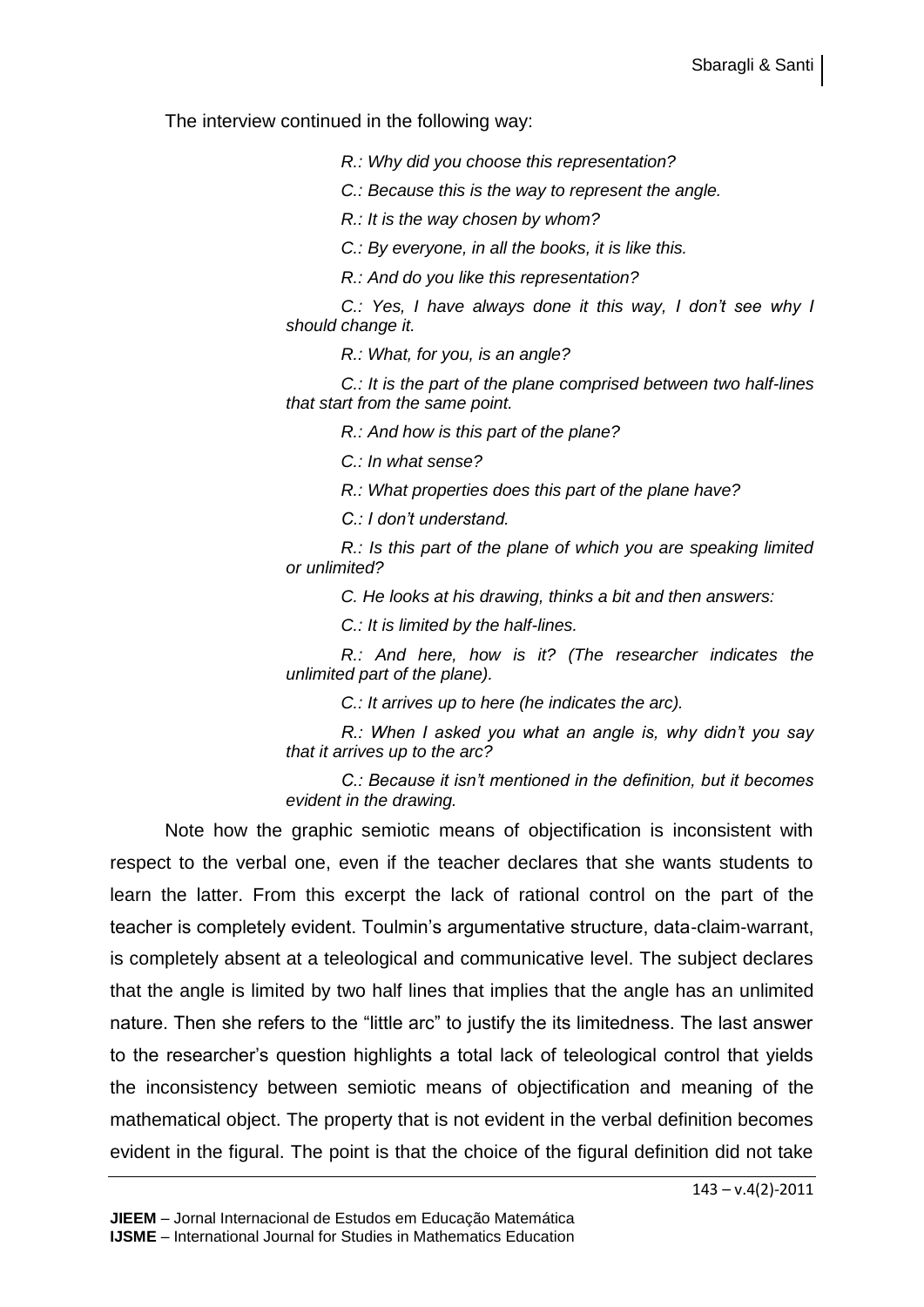Teacher's choices as the cause of misconceptions in the learning of the concept of angle

into account the in a teleological sense the characteristics of the angle to justify the semiotic choice. Furthermore, from this same excerpt we can see how habits and beliefs hinder the rational and argumentative control of teachers choices. In fact, the subject declares that the choice of the semiotic representation was suggested by textbooks. We can also interpret this from Duval's point of view. There is no coordination of registers, and yet

> *(…) coordination of registers is the condition to master understanding since it is the condition for a real differentiation between mathematical objects and their representation. It is a threshold that changes the attitude towards an activity or a domain when it is overcome. (…) Now, in this coordination there is nothing spontaneous. (Duval, 1995, p. 259).*

Let's also consider the following extract of an interview of one teacher of the 7 who turned out to be inconsistent for *the lack of a critical sense with respect to their own choice.* The teacher chooses, as representation, to colour the part of the plane up to the arc, but she is aware of the unlimitedness of the part of the plane that characterises her definition of angle.

> *R.: In the definition that you choose, is the part of the plane limited or unlimited?*

#### *S.: Unlimited*

*R.: Why did you chose to represent the angle with a part of the plane up to the arc?*

*S.: I've always drawn it like this and it seems to me that the pupils see it (the angle).*

*R.: Don't you tell your pupils that they can continue to colour?*

*S.: Perhaps sometimes, but then we decided immediately to represent it like this.*

*R.: Does it seem to you a good choice?*

*S.: Now that you make me think about it, perhaps no, but it's a question of habit and we usually don't think about everything we propose.* 

This is a good example of lack of the teleological component in rational behaviour of the teacher. The teacher is aware of the unlimitedness of the angle but the figural representation she proposes is inconsistent with her objective. When the researcher draws her attention on the adequacy of the representation, the teacher is aware of the inconsistency of this semiotic means. The researcher's question activated the rational control on the part of the teacher. We stress that use of the in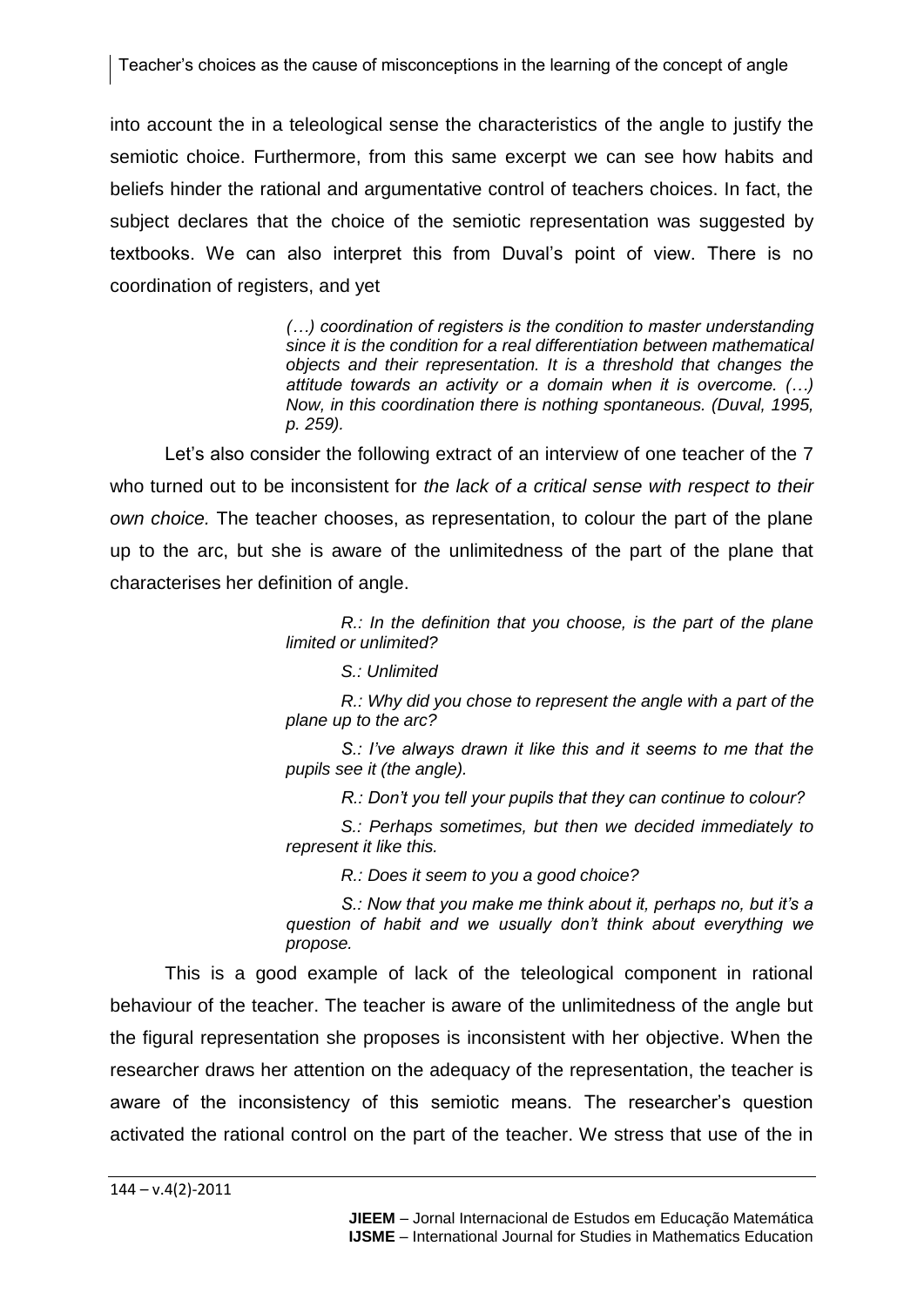not itself a negative choice. It becomes so only when it is not synchronically used with other semiotic means of objectification that foster a reflexive activity consistent with the cultural meaning the teacher wants her students to objectify. In fact, as declared by the teacher, the "little arc" is effective from an embodied point of view. The problem arises if the there is no attention to higher levels of generality that take into account the unlimitedness of the angle. This excerpt confirms that the transition to higher levels of generality requires a rational control at the meta-level of argumentation to choose appropriate semiotic means of objectification and involve students in reflexive activities that promote the communicative component of rational behaviour.

Also the teachers who choose the other definition, present several inconsistencies between the concept to which they wanted to direct their pupils' intention and the semiotic means they choose to objectify it. The 3 teachers who introduced the angle as the inclination of two lines, the change of direction of two lines or two half-lines with their point of origin in common, choose a graphic representation that highlights the unlimited part of the plane, even though it isn't an explicit characteristic of such definitions.

Instead, the teacher who defines the angle as the magnitude of two half-lines and who chooses the arc as semiotic means of objectification to highlight the measurement of the angle turns out to be consistent; an arc, which is displayed by the teacher also through a protractor, the tool for measuring the angle.

The same consistency emerges in the 2 teachers who define the angle as rotation of two half-lines with their origin in common and who brought attention to the arc as semiotic means which displays the dynamic process of rotation.

This consistency is not placed here in relationship to a judgment on the efficacy of the didactic choice, which goes beyond the scope of this article.

# *Question 6)*

All the teachers we interviewed justify the choice of the graphic semiotic means of objectification because such representation is the one mainly used and conventionally accepted in Italy. For this reason, it is perceived as binding and often univocal; the "mathematically correct" representation. The means of objectification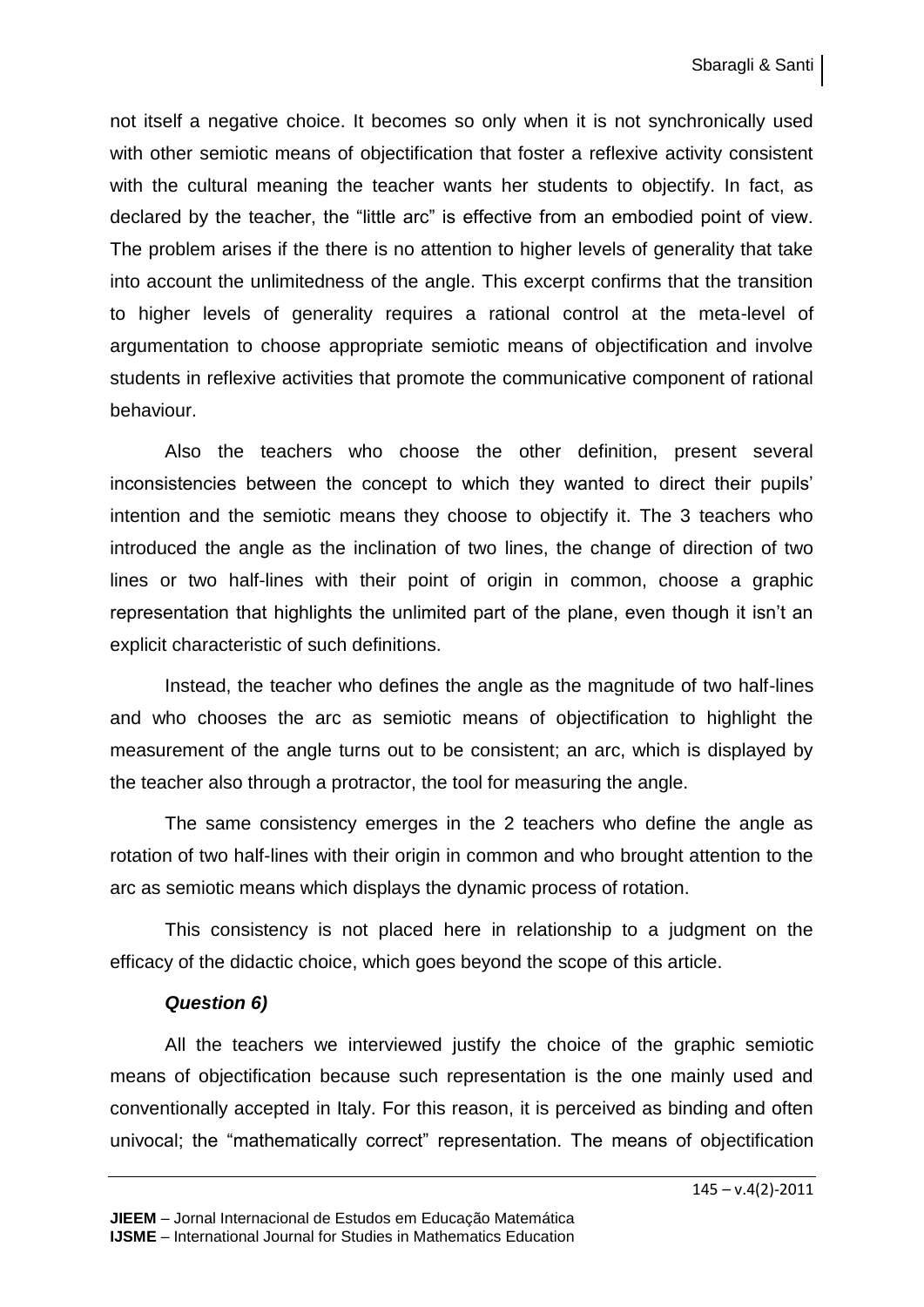are so binding as to cause, on the part of the teacher, the loss the of critical sense of his proposals to the classroom. Besides, they do not turn out to be socially constructed in the class environment, but imposed. Amongst the motivations for their choices, two teachers also refer to the shape of the protractor which recalls the arc, a very superficial motivation, that confuses a concept with the tool of measurement used to evaluate its quantity.

Generally, we do not observe, on the part of the teachers, aware conceptual or personal choices tied to the concept brought into play. And yet, as D'Amore & Godino (2006, pp. 26-27) maintain: «It seems to us that we can confirm that the meaning of the mathematical objects begins as pragmatic, relative to the context, but amongst the types of use relative to that meaning, there exist some that allow orientating mathematics teaching-learning processes. These types of uses are objectified through language and end up with the construction of institutional lessical references». Such uses that orientate the teaching-learning processes are not fostered by the binding choices of the teachers we interviewed.

#### *Question 7)*

The representations chosen for modifying the initial request are found amongst the three already mentioned.

Specifically, it should be noticed that 5 teachers could not suggest a different way to represent the angle with respect to the arc that they considered in the second question. This behaviour highlights the rigidity of such a semiotic means that has become, by now, univocal in the minds of some teachers. The other 7 teachers who had chosen the arc, subsequently coloured a broader part of the plane, but there were still 4 cases bound by its limitedness. This is a sign that in this case the arc doesn't only refer to the part of the plane that identifies the angle, but it also leads to visualize the limited part between the arc and the half lines.

The 3 teachers that initially colour the part of the plane up to the arc, in 2 cases change only the type of colouring; one hatches and one dots the limited part of the plane, and in 1 case, the arc is presented as the only representation of the angle.

The 5 teachers who colour the part of the plane attempting to make its unlimitedness stand out, 3 of them don't resort to any alternative representation a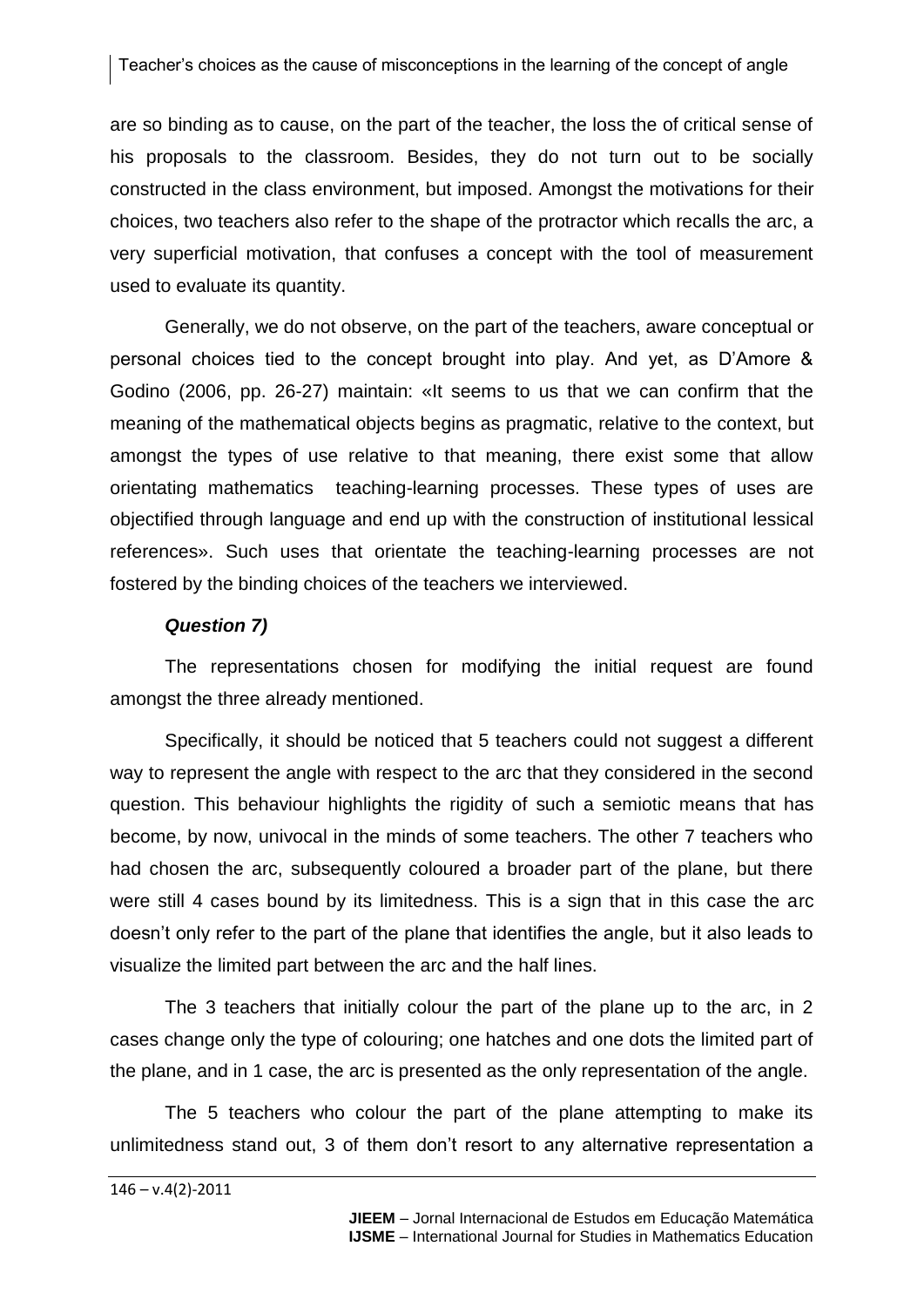part from changing the type of hatching, while the other 2 remain stuck to the little arc.

One of the last two cases is a good example of a *change of meaning* due to treatment semiotic transformation, i.e. the passage from one representation to another representation in the same semiotic register (D'Amore, 2006; D'Amore & Fandiño Pinilla, 2008; Santi, 2010, 2011). This change of meaning is explicitly confirmed by one of the teachers: «If we represent the angle in this way, then we are describing the angle as a magnitude» (referring to the representation with the arc), while he had previously described the angle as part of the plane comprised between two half-lines with a common origin providing a representation that highlights the unlimited part of the plane. This example seems to confirm the results of D'Amore & Fandiño Pinilla researches in which we witness unexpected semiotic behaviours with respect to the conclusions which constitute the heart of the theory developed by Duval (1995, 2006). In fact, Duval considers *conversion* - the passage from one representation in a semiotic system to another representation in another semiotic system - the operation which, in mathematics, characterises a specific cognitive functioning and is the main source of learning difficulties. This example, instead, shows that also *treatment* is a cause of difficulties in the conceptualisation of a mathematical object. The example we are examining, shows a change of meaning of the mathematical object (the angle) that brings about a distortion of its general meaning. The teacher associates the magnitude of the angle to a representation  $R_1$ and its definition to another representation  $R_2$  without recognising the reference to the same conceptual object, thus confusing the mathematical object with its representation. The change of meaning can be interpreted as a misalignment between more intrapersonal meanings with respect to the interpersonal and general meaning; culturally and historically constructed.

#### **6.2. Second phase. The pupils**

The convictions about angle emerged thanks to the interviews carried out with 160 pupils interviewed from the V year of primary school and they fall within the following categories: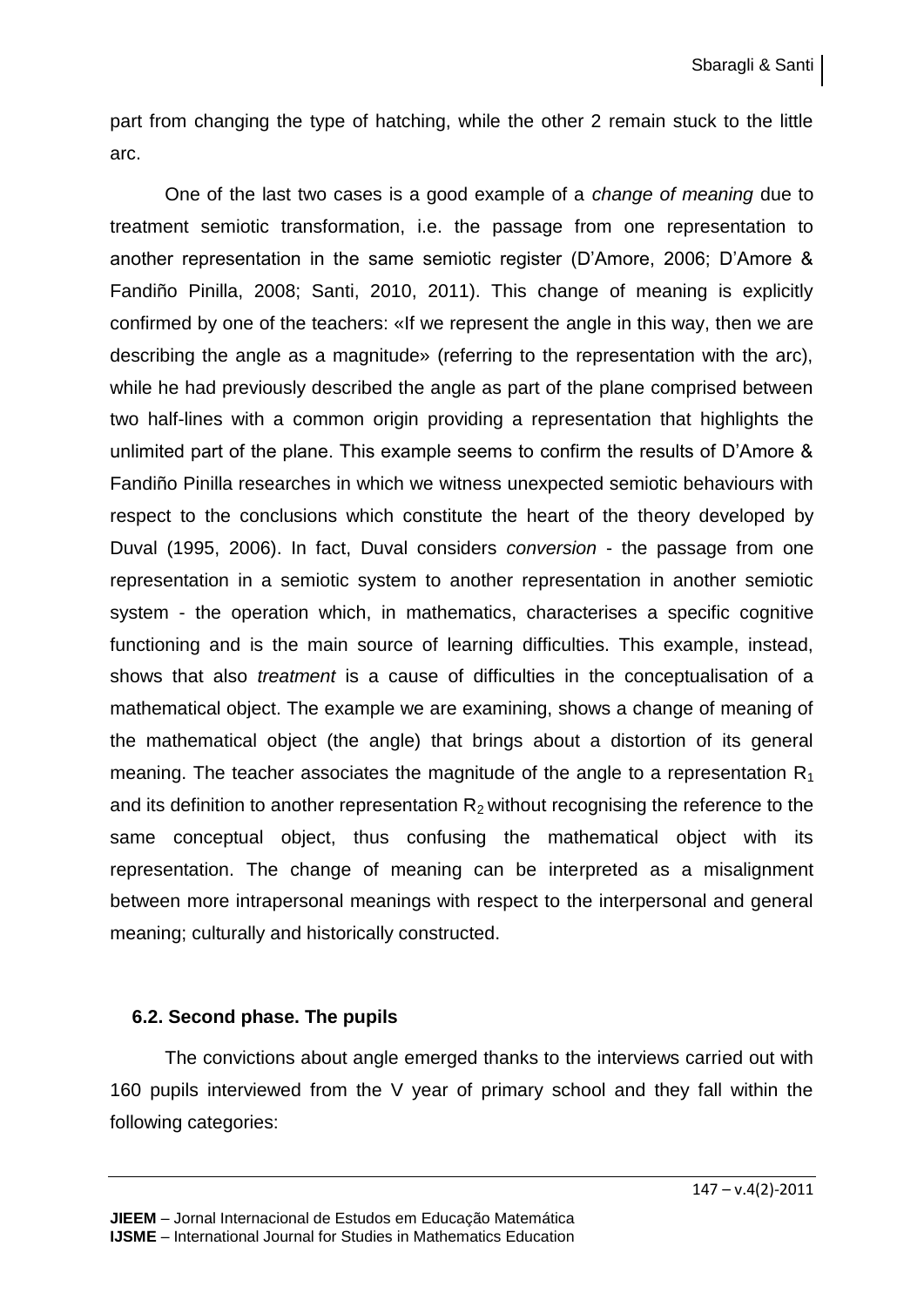- *Angle as part of a plane limited by an arc.* 62 pupils maintain that the angle is the coloured part up to the arc used to indicate it. The majority of them asks to draw and visualize the colour, thus highlighting the limitedness of the part of the plane. In some cases, the arc is also indicated, in others it remains indirectly visualized by the coloured limited part that stays well defined within the two sides of the angle and it seems that it cannot extend beyond a certain limit. To the question as to whether it is possible to continue colouring beyond the arc, the pupils answer that the angle arrives up to there (in the sense that it is limited): G.: «It arrives up to here, otherwise it would go outside the angle».

This category already emerged with the teachers, but there is not a strict correlation between the proposal of the teacher and the answers of the pupils. In fact, several of these pupils were not students of the teachers who were in this category.

- *Angle as two consecutive segments.* 18 pupils claim that two consecutive segments represent the angle itself: «They are these two lines here».

- *Angle as arc.* 21 pupils declare and indicate with gestures on the table or on the drawing that the angle coincides with the arc itself:

> *S.: This is the angle (indicating an arc on the table near to one of its vertices).*

> > *R.: This thing? Show it better.*

*S.: This here (again indicating a curved line).*

*R.: What do you mean?*

*S.: From here to here (indicating a curved line that joins the two edges of the table).*

- *Angle as length of an arc.* 9 pupils maintain that the angle is the length of the arc: «The angle is how long this is» (indicating the arc).

These last three categories are not present amongst those of the teachers and they highlight how much the graphic semiotic representation proposed by the teacher has taken the upper hand over the conceptual aspect, misleading its meaning. In this case the meaning given by the pupils to the mathematical object (the angle) turns out to be different with respect to that proposed by the teacher both in verbal and graphic terms. This shows how much caution is necessary to propose representations of a mathematical object, and above all how, important it is to investigate the interpretation given by the pupil of such representations.

 $148 - v.4(2) - 2011$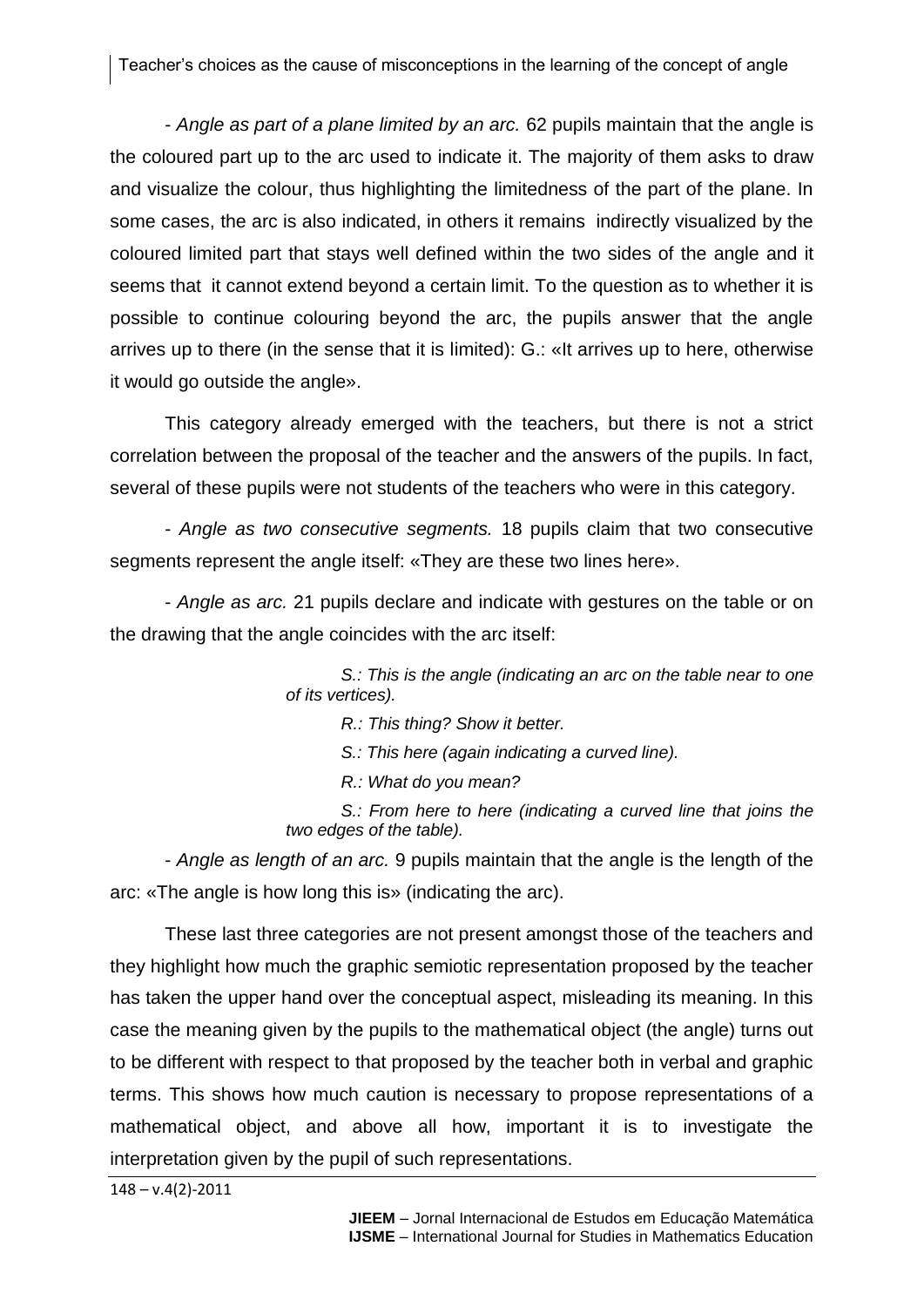- *Angle as unlimited part of a plane.* 34 pupils refer to the plane comprised between two half-lines with a common origin: D.: «It is the part of the plane comprised between two half-lines». To the question: R.: «Draw an example of an angle», 21 pupils draw two half-lines with a common origin and highlight the unlimitedness of one of the two parts of the plane: «It is all this part here» (indicating all the part of the plane). While the remaining 13, after drawing, in 8 cases, two segments with a common extreme and in the other 5 cases two half-lines with the origin in common, all indicate a limited part of the plane between the two segments or half-lines, in this way falling into the first category. We witness an evident inconsistency between the definition they use to describe the angle and its graphic representation; an inconsistency that also emerges amongst the answers of the teachers and commented on in paragraph 6.1. The verbal semiotic means used by the pupils is in contrast with the symbolic one, but such a contrast is not perceived by the students, nor previously by the teachers. In this case, there is a correlation between the convictions of the teachers and those of the pupils. In fact, these 13 turned out to be students of the teachers with this kind of inconsistency. This example highlights how the convictions of the teachers condition their practices in the classroom. That is, one perceives a causal relationship between convictions and misconceptions, because the misconceptions of the pupils seem to derive directly from the misconceptions of the teacher and from his convictions, according to the following sequence: conviction of the teacher, misconception of the teacher, misconception of the pupil, conviction of the pupil.

- *Angle as origin-point.* 12 pupils claim that the angle is the point where two segments or two half-lines meet, referring to the ones on the table or in a drawing: «It is this point here».

This conviction doesn't belong to any of the categories that we used to classify the answers of the teachers and it is spread in a uniform way amongst the different classes. Such a category derives from the common language which conceives of the angle as a vertex.

- *Angle as magnitude.* 4 pupils spoke of angle exclusively as a quantity:

*S.: It is a magnitude. R.: What is a magnitude?.*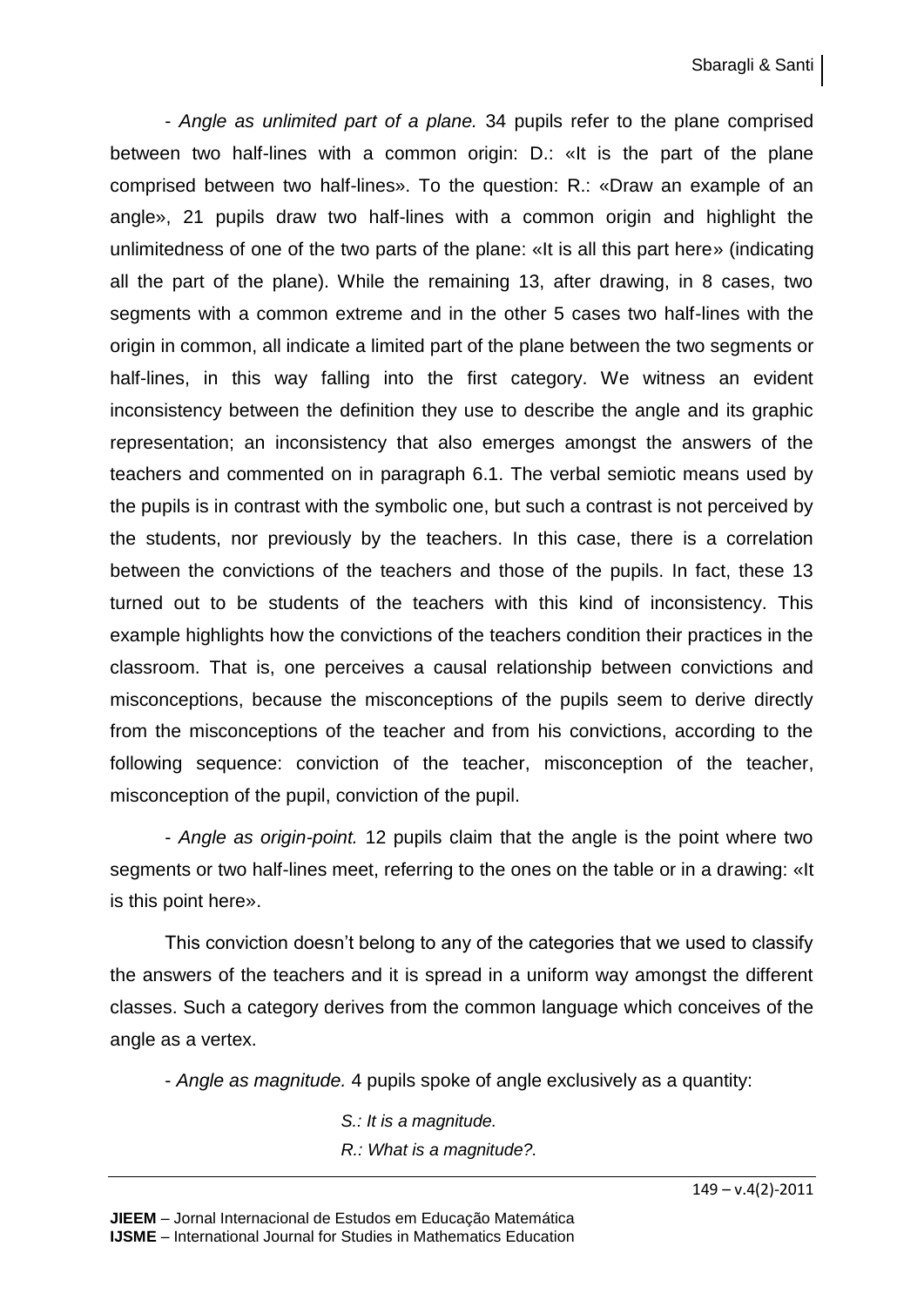#### *S.: How big it is from here to here (indicating two edges of the table).*

The 4 pupils are students of a teacher who conceives of the angle in the same way, demonstrating in this way a correlation between the answers of the pupils and the intentions of the teacher.

In general, the pupil's answers were not correlated to conceptual and cultural intentions made clear by the teachers, specifically the graphic semiotic means of objectification proposed by the teachers emerges with much greater strength than the conceptual goal they want to reach. In some cases, the graphic semiotic means takes the upper hand so much as to distort the teacher's intention itself, as in the case of the angle conceived as the length of the arc or the arc itself. In this case, the pupils confuse the graphic representation with the concept that was proposed. Furthermore, the pupils' answers did not belong to any of the categories foreseen by the teacher. They derive from the daily use of the common language (angle as a synonym for vertex) and from a limited interpretation of the few or sometimes univocal means of objectification proposed in the classroom. The univocity of the means of objectification proposed in the classroom is in contrast to the theoretical references relative both to semiotics and specifically to the angle.

# **7. CONCLUSIONS**

Research results show that pupils' misconceptions about the concept of angle, pointed out by various investigations, also depend on teachers' didactic choices; choices that are often univocal, binding and do not take into account that mathematical objects usually have various definitions that history has elaborated, each one can gather one or more of the specific features of the object. Each definition tends to gather specific particularities of that object. In particular, in the case of angle, the different definitions which history has passed on are often essentially different, so much that one can conjecture that the object "angle" is the set of the characterizations that each definition highlights. If one of the definitions were epistemologically better, or easier, or closer to the identity of the object…, then we should do everything to propose it and to make it universal. In the case of the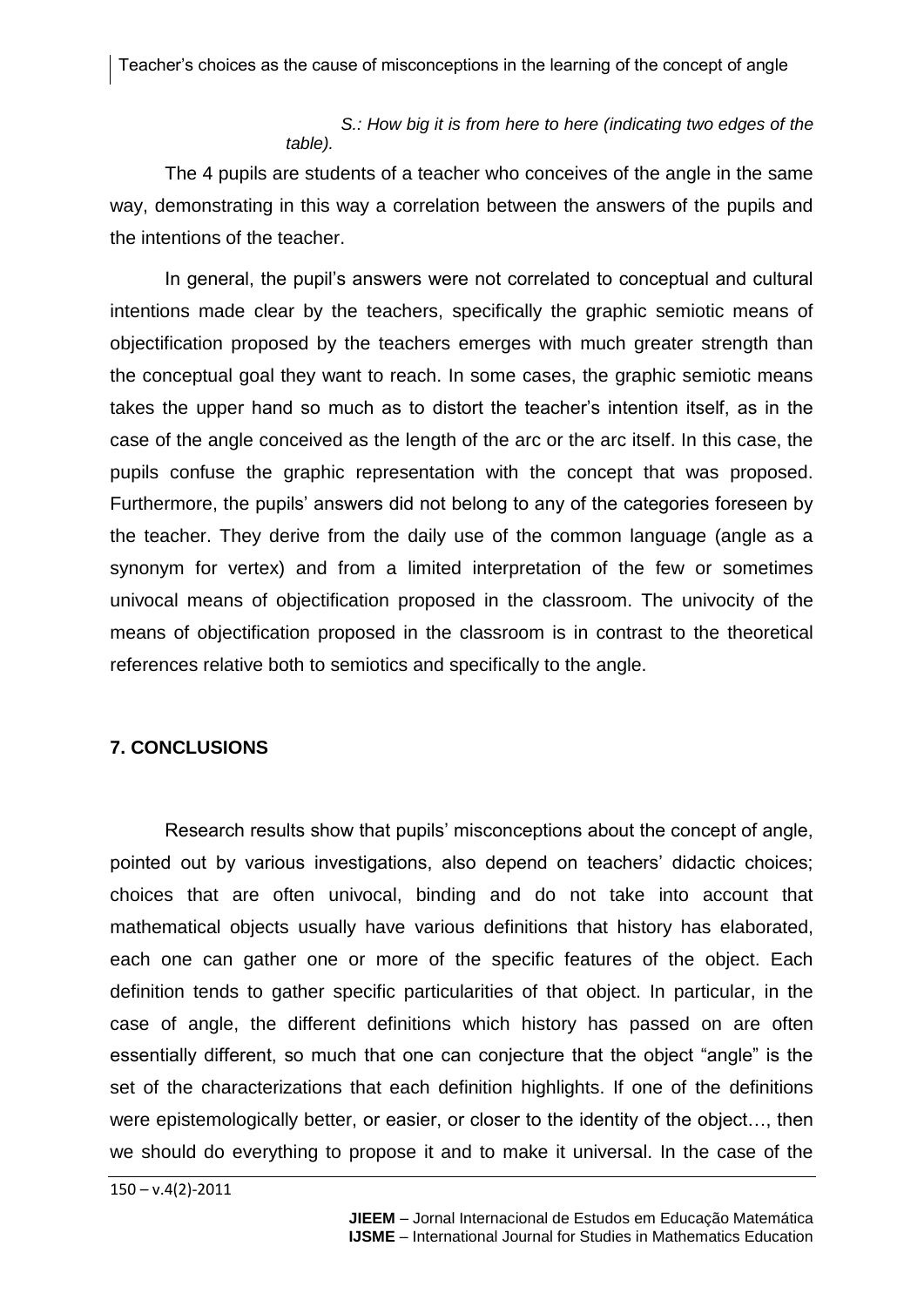angle, however, each of the definitions that history has elaborated presents some problems even of intuitive acceptance.

In particular, D'Amore & Marazzani (2008) highlight that *all* the definitions that history has created are present, at an intuitive level, amongst the students we interviewed. A single mathematical object, has various interpretations and various models that tend to represent the characteristics of that object. Therefore, it would turn out to be didactically important to respect the interpretations of angle which come from the pupils. We are, in fact, in complete agreement with Mitchelmore & White (2000, p. 234) when they declare: «A third implication of our study is that verbal definitions of angle are unlikely to be helpful to young children. It is only when students have learned to recognise the similarity between many angle contexts that they are likely to accept a definition which is expressed in terms of a single context as applicable to all angle contexts». And yet, from the interviews of the teachers, it comes out that the definition proposed to the pupils turns out to be univocal without any mediation or negotiation within the community of practices to reach a shared knowledge, but it is imposed by the teacher himself.

This article focussed, in a specific way, also on another cause of difficulty, the inconsistencies in the intentionality of the teachers, which derive from a limited use and unawareness of the semiotic means of objectification, with respect to the conceptual and cultural aspect of the knowledge they want their pupils to acquire. The complexity related to the learning of the concept of angle on the part of the pupils, highlighted by the reference literature, is therefore amplified by the choices of the teachers with regard to the didactic transposition and the educational design.

Intentionality attributes to the individual, in this case the teacher, a fundamental role in the possibility of giving meaning to mathematical objects, but such intentionality must be managed with awareness to make it didactically effective. In fact, the inconsistency between the explicit intentionality of the teacher, through verbal means of objectification and the graphic means of objectification, chosen to express this concept, can be the source of avoidable misconceptions in the mind of the pupil. The choice of the signs is not, in fact, neutral or independent. Radford (2005b, p. 204) claims that «semiotic means of objectification offer several possibilities for carrying out a task, designating objects and expressing intentions.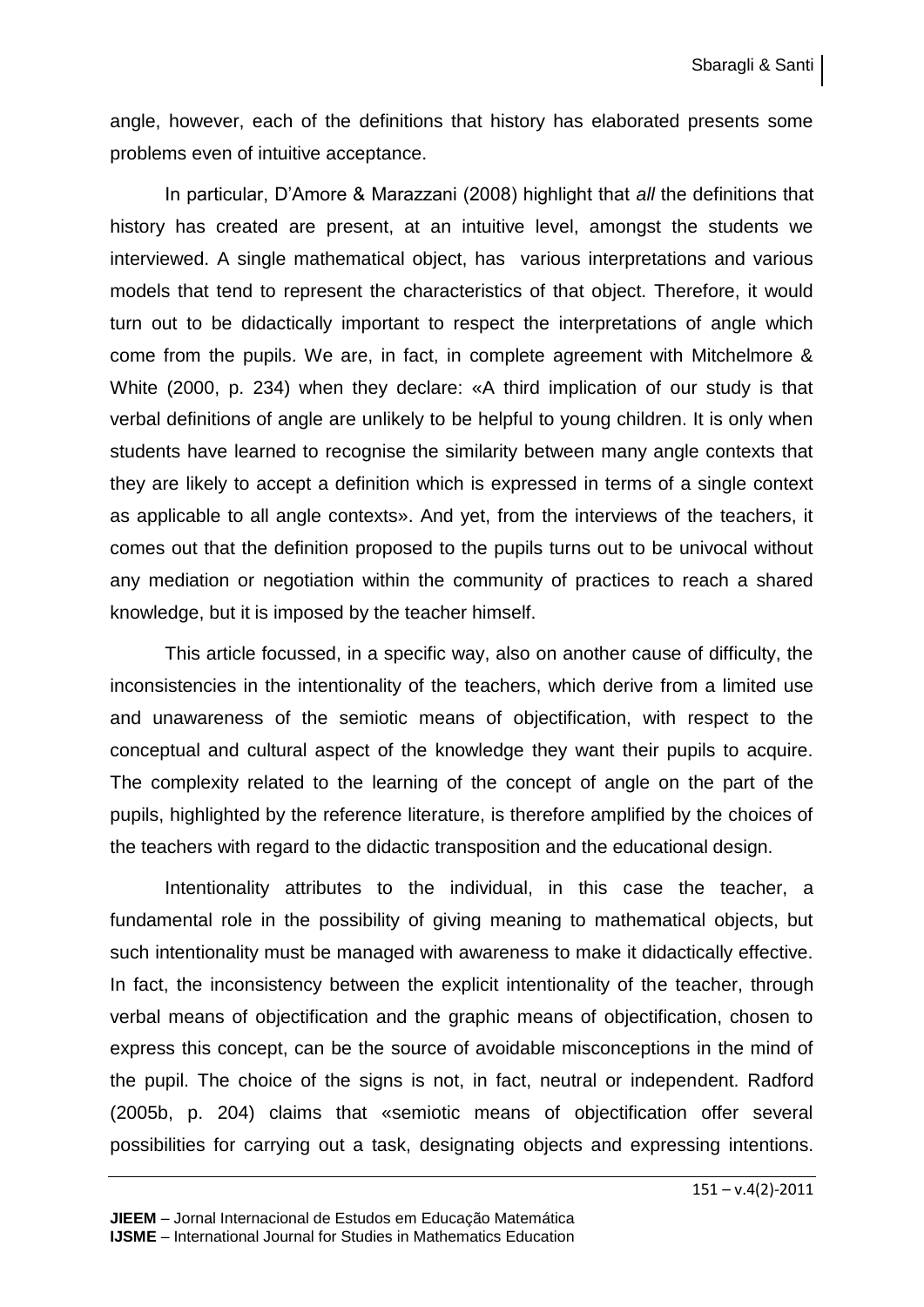Teacher's choices as the cause of misconceptions in the learning of the concept of angle

(…) It is necessary, therefore, to know how to identify the semiotic means of objectification to obtain objects of consciousness», such an identification should be managed with a strong critical sense on the part of the teacher.

Referring to Husserl (1913), the results of this research highlight that the teacher, in classroom practices, too often creates inconsistency between the intentional act that determines the way in which the object is presented to consciousness (noesis) and the conceptual content of the individual experience (noema). Consistency and unity of the different intentional acts of the teacher do not seem to be always present in the classroom practices, when dealing with the angle. In particular, there is a lack of unity between the teacher's didactic intention, the semiotic means of objectification involved, and the direction of students' intentional acts and of the shifts of attention prompted by the teacher. This may result in lack of objectification on the part of the pupil that entails a fragile and meaningless learning.

The results of the research show that the decisions taken by the teacher to present the angle derive from proposals of school, curricula, established didactic habits etcetera, rather than from aware personal choices. In fact, he always provides the pupil only with univocal and conventional representations without analysing with the students their distinctive features. To create a consistency between semiotic means and the mathematical objects should objectify requires on the one hand a synchronic use of artefacts, gestures, bodily movements, language, figural and symbolic representations, organized in a semiotic node. On the other hand it is important to involve students, through the creation of a semiotic node in a meaningful mediated reflexive activity that encompass their personal experience and the sociocultural features that are constitutive of learning: in particular negotiation and communication regarding the characteristics of the activity and the mathematical object. From a structural and functional approach, we can take into account also Duval's claims, that

> *understanding begins when the subject articulates two registers of representation. In other words, we cannot consider one kind of representation better than another, if the individual is not able to master, alone and in the two directions, the conversion from one kind of representation, proposed by the teacher, in another kind of representation. (Duval, 2006, p. 613).*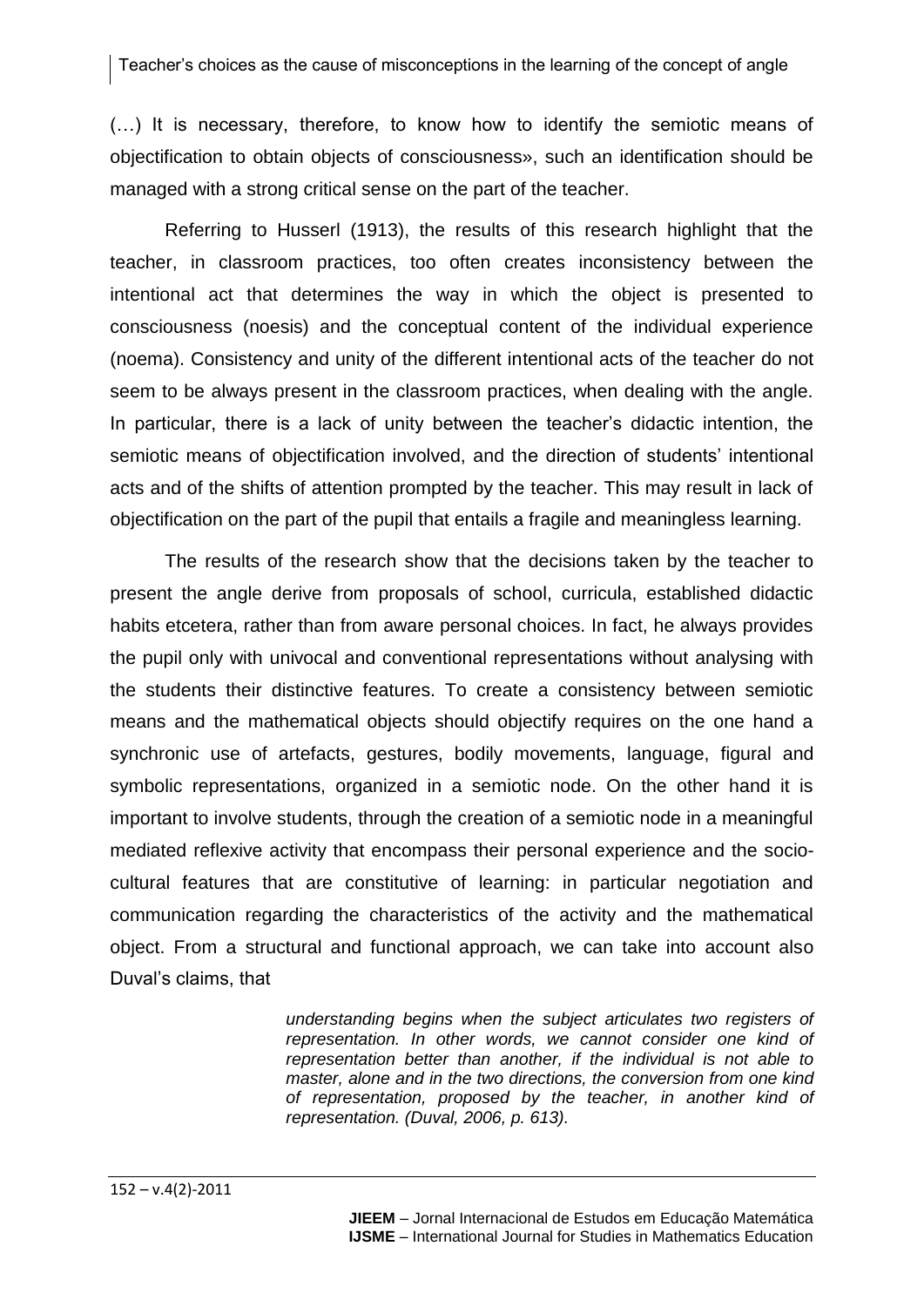The teacher has the delicate task of prompting adequate shifts of attention (Mason, 2003, 2010), guiding and supporting the student in the coordination of heterogeneous semiotic means of objectification – each of them articulated and difficult to be managed. This avoids the pupil or the teacher himself to confuse the mathematical object with one of its representations.

The semiotic means of objectification must not become *a priori* choices without any relationship with the classroom environment, without any critical analysis on the part of the teacher. We highlighted the importance of a rational control on the part of the teacher addressing Boero's et al. that coordinates Toulmin's model of argumentations and Habermas components of rational behaviour. In particular, the control, on the part of the teacher, of the teleological and communicative components allow both a consistency between his intentions and the semiotic choices, and negotiation with the students in suitable reflexive activities. D'Amore & Fandiño Pinilla (2009) claim that a mathematics teacher needs a strong mathematical competence acquired through a deep personal study that goes well beyond the discipline, in order to take into account an historical and epistemological point of view for each object, so as to reflect, compare, analyse, control from a rational point of view, and avoid the situations described in this paper.

This research brings a contribution to the topic of misconceptions in the learning of mathematics. It ascribes students' difficulties not only to the mathematical content and concept but also to a complex and rich activity that is the substance of knowledge and cognition: *semiotic reflexive activity* that we analysed as *objectification* processes. Therefore a possible way to overcome *unavoidable misconceptions* and prevent *avoidable misconceptions* could be to provide a great variety of semiotic means of objectification appropriately organised and integrated into a social system of signification fostered by mathematical practices shared by the pupils. The teacher has the delicate responsibility of an aware and consistent management of this cultural and semiotic complexity.

In this paper we presented the learning of the angle as objectification, a meaning making process driven by the teacher who directs the student's intentional acts and prompts shifts of attention to the mathematical object. This research focuses mainly on the use of natural and symbolic language. Further investigation is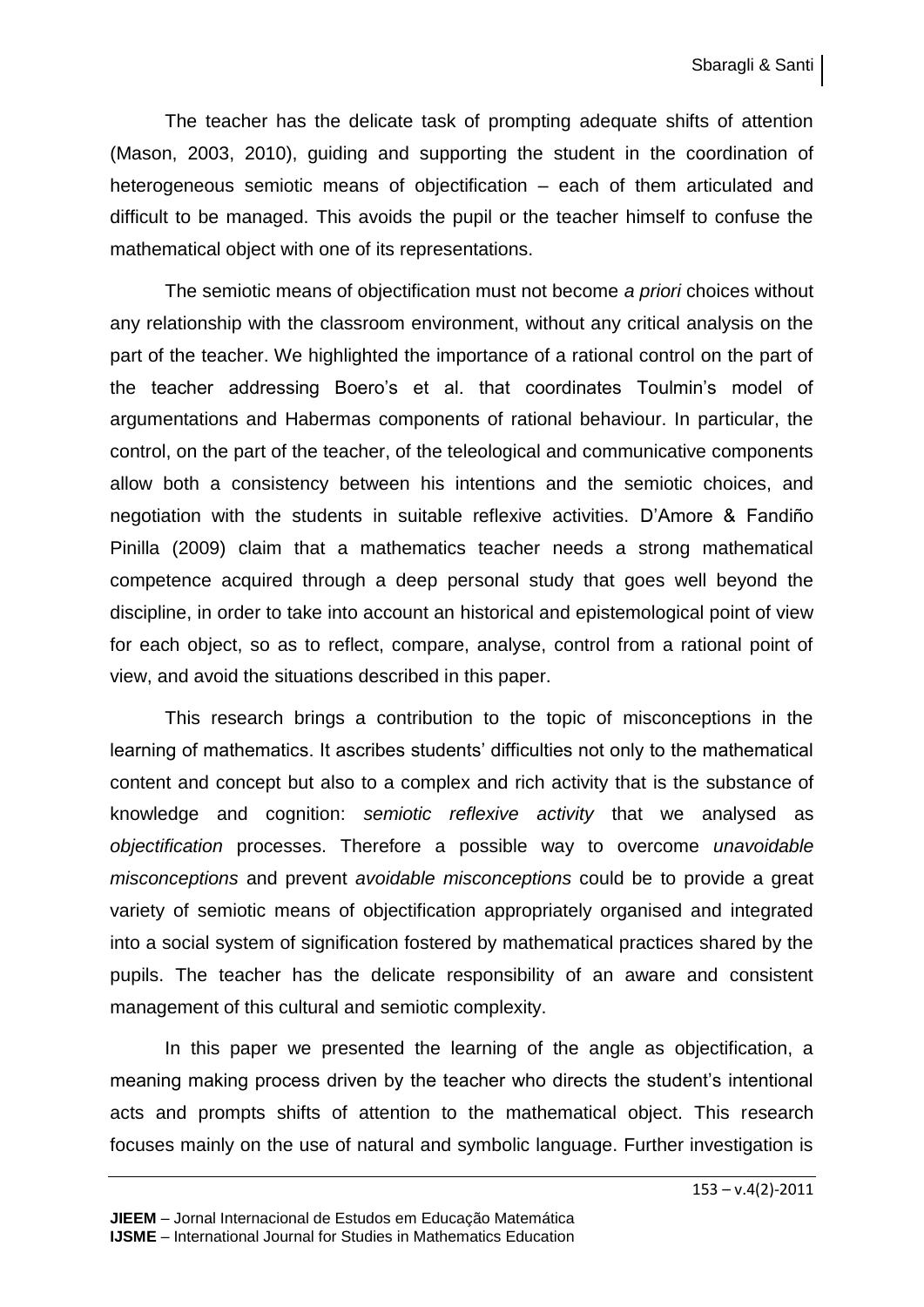required to broaden the range of semiotic means of objectification involved to include, for example, also gestures, bodily movements, glances etc. A research based on videotaping allows to take into account such semiotic means and identify student's intentional acts and shifts of attention when objectifying the mathematical object. Therefore it would be possible to more thoroughly investigate the coherence between the teacher's intention, the semiotic means of objectification involved and the intentional acts and prompting of shifts of attention.

# **ACKNOWLEDGEMENTS**

The authors wish to thank the reviewers for their precious and insightful suggestions on a previous version of this paper. For the drafting of this article, the authors wish to thank Bruno D'Amore, Luis Radford and Ferdinando Arzarello for the ideas, the precious suggestions, and the critical reading they so kindly and generously provided, and Maximiliano Motta for suggesting the references, useful for enriching and widening the theoretical background.

# **REFERENCES**

- Boero P., Douek N., Morselli F., Pedemonte B. (2010). Argumentation and proof: A contribution to theoretical perspectives and their classroom implementation. In: M.F.F. Pinto, T.F. Kawasaki (Eds.). *Proceedings of the 34th Conference of the International Group for the Psychology of Mathematics Education*. Belo Horizonte, Brazil: PME. 1, 179-205.
- D'Amore B. (1985). L'idea di "angolo" nell'antichità e la sua evoluzione. *Le scienze matematiche e il loro insegnamento*. 1, 6-18.
- D'Amore B. (1999). *Elementi di didattica della matematica*. Bologna: Pitagora.
- D'Amore B. (2006). Oggetti matematici e senso. Le trasformazioni semiotiche cambiano il senso degli oggetti matematici. *La matematica e la sua didattica*. 4, 557-583.
- D'Amore B., Fandiño Pinilla M.I. (2008). Change of the meaning of mathematical objects due to the passage between their different representations. In: Menghini M., Furinghetti F., Giacardi L, Arzarello F. (eds.) (2008). *The First Century of the International Commission on Mathematical Instruction (1908-2008). Reflecting and shaping the world of mathematics education.* Atti del Convegno Omonimo, Roma 5-8 marzo 2008. WG 5. Roma: Istituto della Enciclopedia Italiana. Collana Scienza e Filosofia.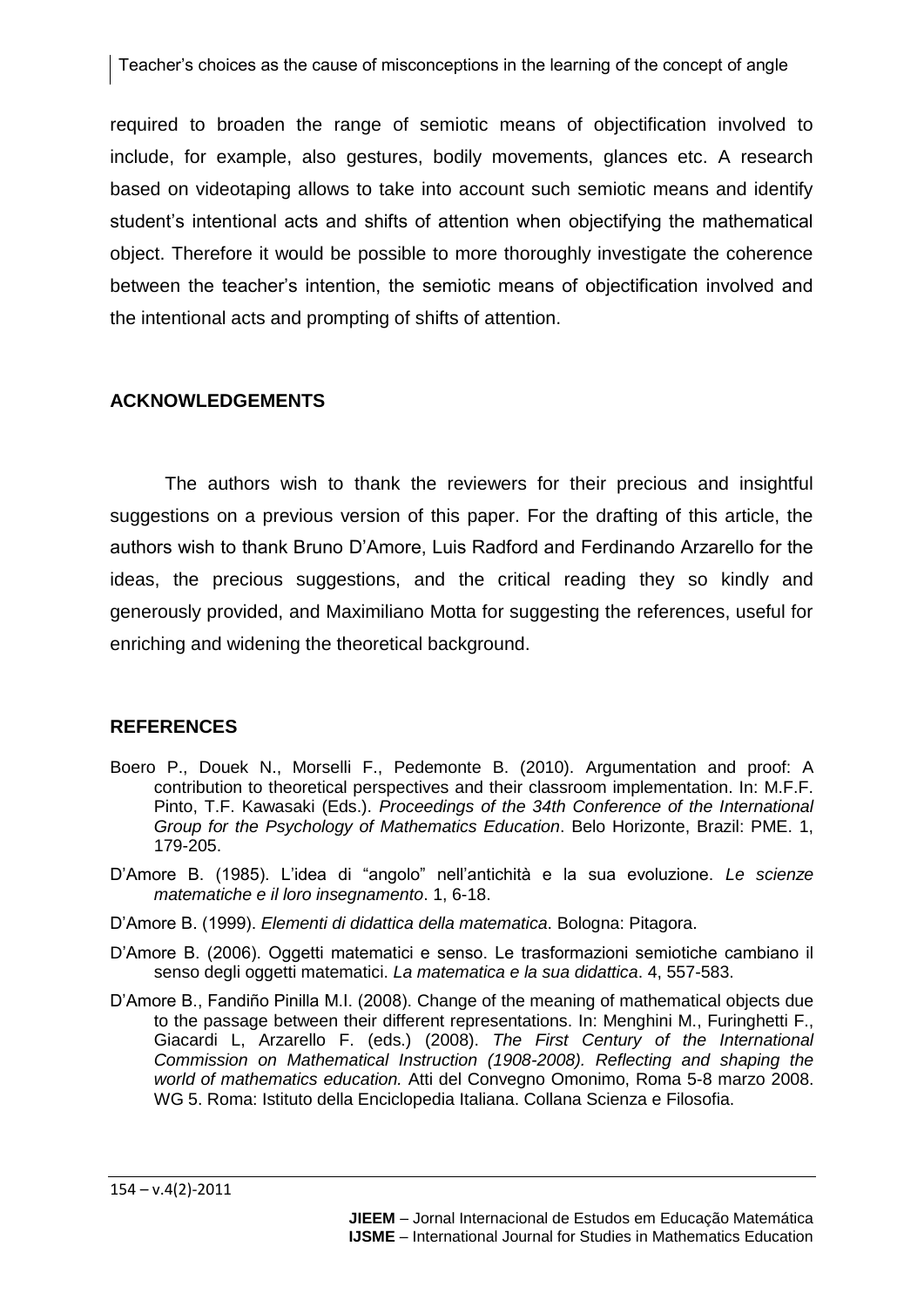- D'Amore B., Fandiño Pinilla M.I. (2009). La formazione degli insegnanti di matematica, problema pedagogico, didattico e culturale. *La matematica e la sua didattica*. 23, 3, 261-298.
- D'Amore B., Godino D.J. (2006). Punti di vista antropologico ed ontosemiotico in Didattica della Matematica. *La matematica e la sua didattica*. 1, 9-38.
- D'Amore B., Marazzani I. (2008). L'angolo, oggetto matematico e modello spontaneo. *La matematica e la sua didattica.* 22, 3, 285-329.
- D'Amore B., Sbaragli S. (2005). Analisi semantica e didattica dell'idea di "misconcezione". *La matematica e la sua didattica*. 2, 139-163.
- Di Sessa A. (1983). Phenomenology and the evolution of intuition. In: Gentner D., Stevens A. (eds.) (1983). *Mental models*. Hillsdale, N.J.: Laurence Erlabaum. 15-33.
- Duval R. (1995). Quel cognitif retenir en didactique des mathématiques? *Actes de l'École d'été 1995*. [Trad. it.: *La matematica e la sua didattica.* 3, 1996, 250-269].
- Duval R. (2006). Trasformazioni di rappresentazioni semiotiche e prassi di pensiero matematico. *La matematica e la sua didattica*. 4, 585-619.
- Fischbein E., Tirosh D., Melamed U. (1981). Is it possible to measure the intuitive acceptance of mathematical statement? *Educational Studies in Mathematics*. 12, 491- 512.
- Foxman D., Ruddock G. (1984). Concepts and skills: Line symmetry and angle. *Mathematics in School*. 13, 9-13.
- Godino J.D., Batanero C. (1994). Significado istitucional y personal de los objetos matemáticos. *Recherches en Didactique des Mathématiques*. 14, 3, 325-355.
- Habermas J. (2003). *Truth and justification*. Cambridge (MA): MIT Press.
- Hilbert D. (1899). *Gründlagen der Geometrie*. Stuttgart: G.G. Teubner. [Noi facciamo riferimento all'edizione italiana: *Fondamenti della geometria*, a cura di Carlo F. Manara e P. Canetta, Milano: Feltrinelli, 1970].
- Husserl E. (1913). *Ideen zu einer reinen Phänomenologie und phänomenologischen Philosophie*. Dordrecht: Kluwer. [Noi facciamo riferimento all'edizione italiana: *Idee per una fenomenologia pura e una filosofia fenomenologica*, Libro I, § 89, a cura di Enrico Filippini, Torino: Einaudi, 1965].
- Kahneman D., Tversky A. (1982). On the study of statistical intuitions. In: Kahneman D., Slovic P., Tversky A. (eds.). *Judgement under uncertainty: heuristics and biases*. Cambridge: Cambridge University Press. 493-508.
- Kaiser J.M. (2005). Struggles with developing the concept of angle: comparing sixth-grade students' discourse to the history of the angle concept. *Mathematical Thinking and Learning.* 6, 3, 285-306.
- Kieran C. (1981). Concepts associated with the equality symbol. *Educational studies in mathematics*. 12, 317-326.
- Lo J.J., Gaddis K., Henderson D. (1996). Building upon student experience in a college geometry course. *For the Learning of Mathematics*. 16(1), 34-40.
- Mason, J. (2003). Structure of Attention in the Learning of Mathematics. In J. Novotná (Ed.), *Proceedings, International Symposium on Elementary Mathematics Teaching, Prague* ( pp. 9-16). Prague: Charles University.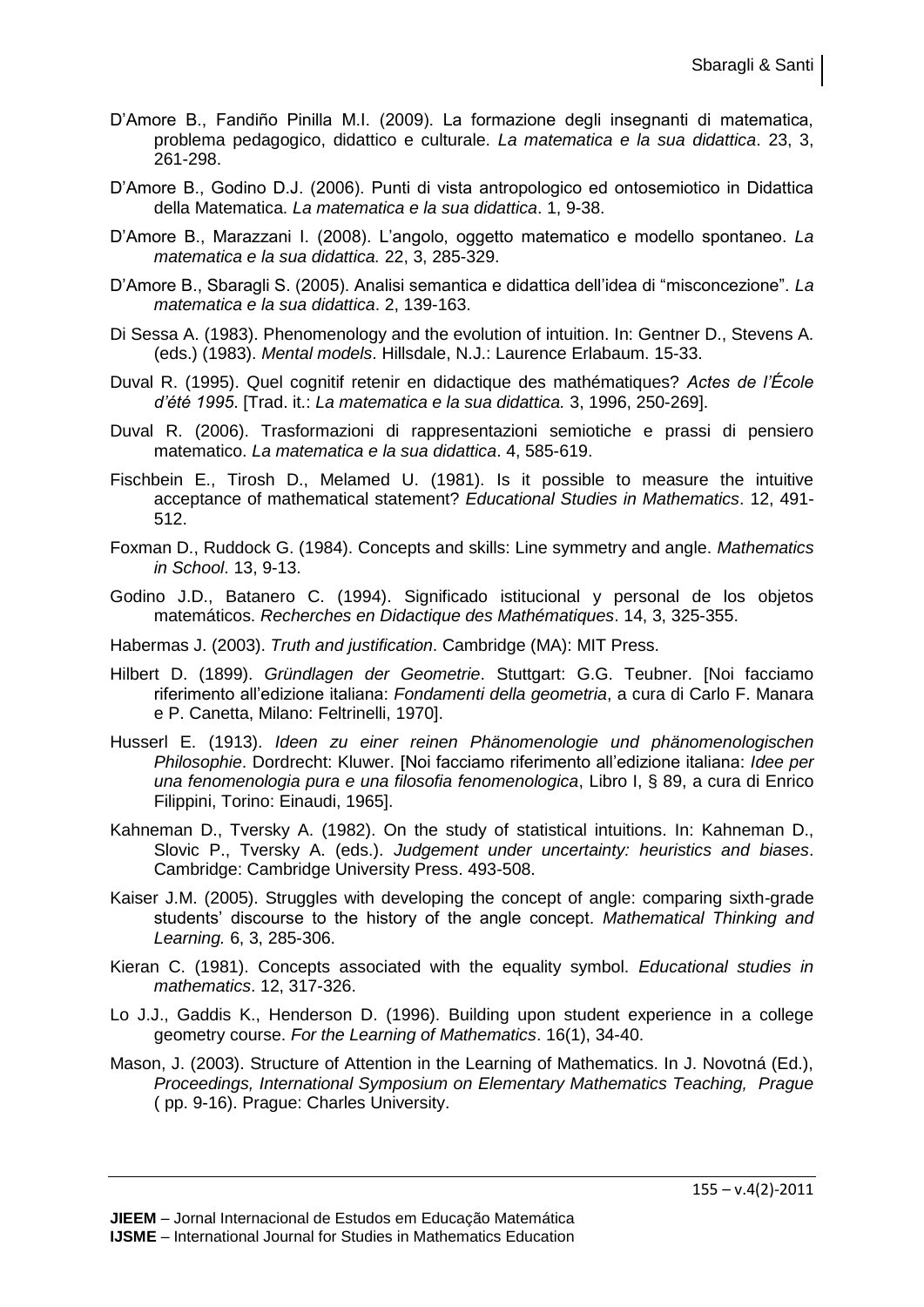Teacher's choices as the cause of misconceptions in the learning of the concept of angle

- Mason, J. (2010). Attention and intention in learning about teaching through teaching. In R. Leikin & R. Zazkis (Eds.), *Learning Through Teaching Mathematics: development of teachers' knowledge and expertise in practice* (pp. 23-47). New York: Springer.
- Merleau-Ponty M. (2003). *Il filosofo e la sua ombra*. *Segni*. A cura di Andrea Bonomi, traduzione di Giuseppina Alfieri. Milano: Il Saggiatore.
- Mitchelmore M.C. (1989). The development of children's concepts of angle. In: G. Vergnaud (ed.) (1989). *Proceedings of the 13th International Conference on the Psychology of Mathematics Education.* Paris. 2, 304-311.
- Mitchelmore M.C. (1997). Children's informal knowledge of physical angle situations. *Learning and Instruction*. 7, 1-19.
- Mitchelmore M.C. (1998). Young students' concepts of turning. *Cognition and Instruction.* 16, 265-284.
- Mitchelmore M.C., White P. (1998). Development of angle concepts: a framework for research. *Mathematics Education Research Journal*. 10(3), 4-27.
- Mitchelmore M.C., White P. (2000). Development of angle concepts by progressive abstraction and generalisation. *Educational Studies in Mathematics*. 41, 209-238.
- Prescott A., Mitchelmore M.C., White P. (2002). Student difficulties in abstracting angle concepts from physical activities with concrete materials. In: Barton, Bill et al. (2002). *Mathematics education in the South Pacific*. 1-2, 583-591.
- Radford L. (2003). Gestures, Speech, and the Sprouting of Signs: A Semiotic-Cultural Approach to Students' Types of Generalization. *Mathematical Thinking and Learning.*  5(1), 31-70.
- Radford L. (2005a). Body, Tool, and Symbol: Semiotic Reflections on Cognition. In E. Simmt and B. Davis (eds.) (2005). *Proceedings of the 2004 Annual Meeting of the Canadian Mathematics Education Study Group*.
- Radford L. (2005b). La generalizzazione matematica come processo semiotico. *La matematica e la sua didattica.* 2, 191-213.
- Radford L. (2006). The Anthropology of Meaning. *Educational Studies in Mathematics*. 61, 39-65.
- Radford L. (2009). Why do gestures matter? Sensuous cognition and the palpability of mathematical meanings. *Educational Studies in Mathematics.* 70(3), 111-126.
- Radford L., Demers S., Guzmán J., Cerulli M. (2003). Calculators, graphs, gestures, and the production meaning. In. P. N. B. Dougherty, J. Zilliox (Eds.). *Proceedings of the 27 Conference of the International Group for the Psychology Of Mathematics Education*. 4, 55–62. Hawaii: University of Hawaii.
- Roels G. (1985). *Het fenomeen hoek* (The angle phenomenon). *Wiskunde en Onderwijs.* 11, 127-138.
- Santi G. (2010). *Changes in meaning of mathematical objects due to semiotic transformations: a comparison between semiotic perspectives*. PhD dissertation. Università di Palermo. Pubblicata sulla rivista GRIM (Gruppo di Ricerca sull'Insegnamento delle Matematiche) [Università di Palermo, Italia].
- Santi G. (2011). Objectification and semiotic function. *Educational Studies in Mathematics*. In press. DOI 10.1007/S10649-010-9296-8
- Sbaragli S. (2005). Misconcezioni "inevitabili" e misconcezioni "evitabili". *La matematica e la sua didattica.* 1, 57-71.